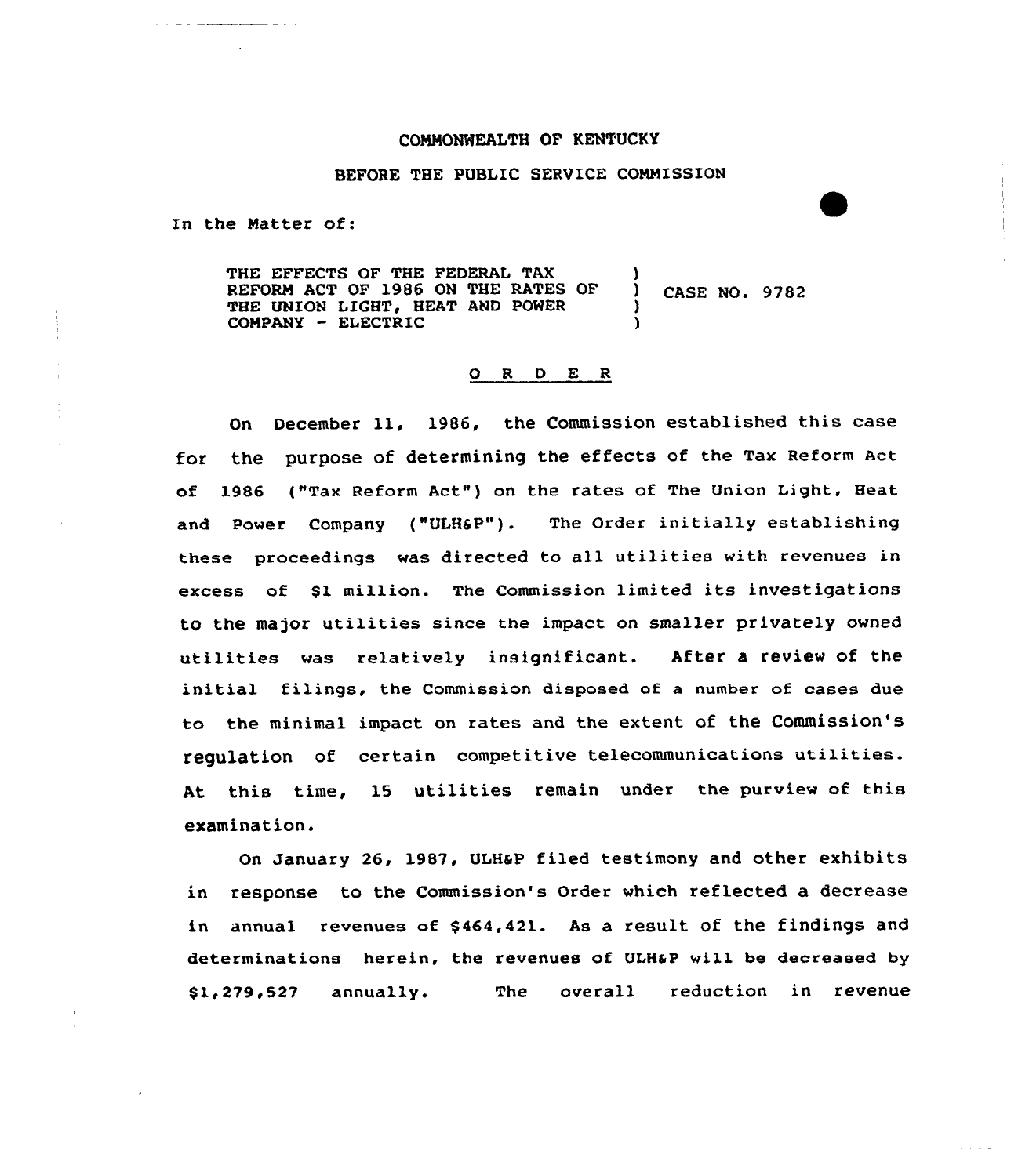requirements for the 15 utilities subject to these proceedings is in excess of \$75 million.

 $\pm$ 

Notions to intervene were filed by the Utility and Rate Intervention Division of the Office of the Attorney General {"AG"); Utility Rate cutters of Kentucky, Inc., ("URc"); and Kentucky Industrial Utility Customers ("KEUC"). A11 motions to intervene were granted by the Commission. Thomas C. Deward, on behalf of the AG, and David H. Kinloch, on behalf of URC, submitted prefiled testimony in this case. KIUC did not submit testimony, but filed comments through its counsel.

A public hearing was held at the Commission's offices in Frankfort, Kentucky, on May 4, 1987.

#### **COMMENTARY**

In its Order of December 11, 1986, the Commission expressed the opinion that the focus of this proceeding should be reflecting the effects of the Tax Reform Act in rates. Thus, the Commission considered the three primary issues in this matter to be: (l) determining the amount of the revenue change required due to the Tax Reform Act: (2) determining the appropriate date of any rate change; and (3) distributing the revenue change among rate schedules.

The Commission required that a 12-month period ending no more than 90 days from December 11, 1986, the date of the Order establishing this case, should be used to determine the effects of the Tax Reform Act. VLHaP proposed and the Commission has accepted the l2-month period ending November 30, 1986, as the test period for determining the reasonableness of the proposed rates.

 $-2-$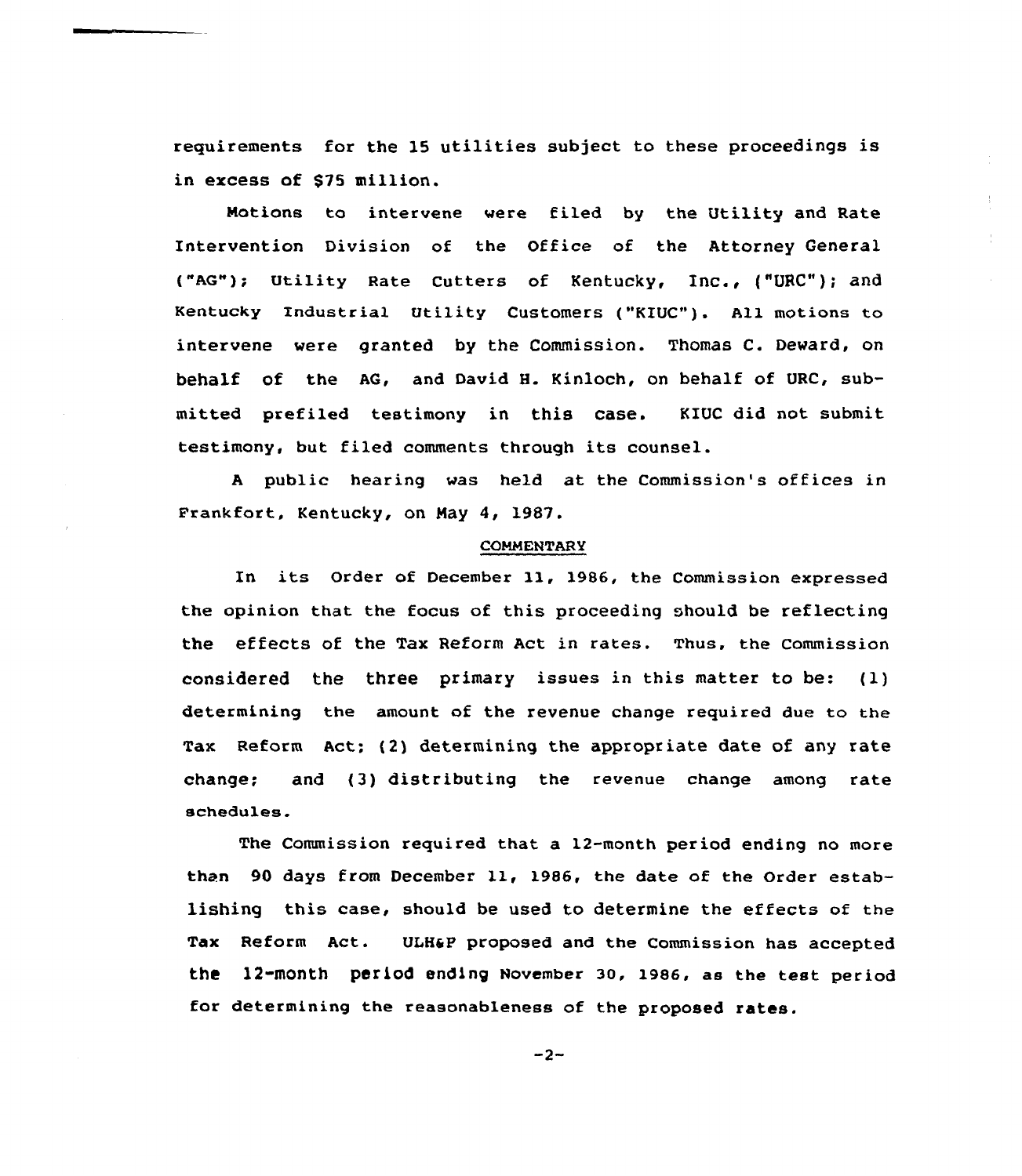#### PROCEDURAL ISSUES

#### Single-Issue Approach

Throughout these proceedings, there have been objections to the methodology used by the Commission in determining the reasonableness of each utility's rates subsequent to the Tax Reform Act. Certain utilities have characterized the Commission's actions as "single-issue" rate-making. Implicit in their objections is the notion that single-issue rate-making is contrary to law.<sup>1</sup>

This notion was rebutted by, among others, Kentucky Utilities Company ("KU"). In his opening argument, in Case No. 9780,<sup>2</sup> counsel for KU stated that this proceeding is soundly based. KU recognized that there was good reason to focus the proceeding on the tax changes.<sup>3</sup> In its post-hearing brief, KU further stated its agreement with the Commission's position that retaining the savings resulting from tax reform was not a proper way for KU to improve its earnings and indicated that <sup>a</sup> focused proceeding, expeditiously passing the tax savings to ratepayers, was reasonable as long as KU was permitted to maintain its test-period rate of return.

Brief for KU, filed May 22, 1987, page 4.

 $\mathbf{1}$ Other states have upheld single-issue rate-making proceedings, see for example, Consumers Power Company v. Michigan Public Service Commission, Mich. App., 237 NW 2d 189 (1975).

 $\mathbf{2}$ Case No. 9780, The Effects of the Federal Tax Reform Act of 1986 on the Rates of Kentucky Utilities Company.

 $\mathbf{3}$ Hearing Transcript, May 4, 1987, page 9.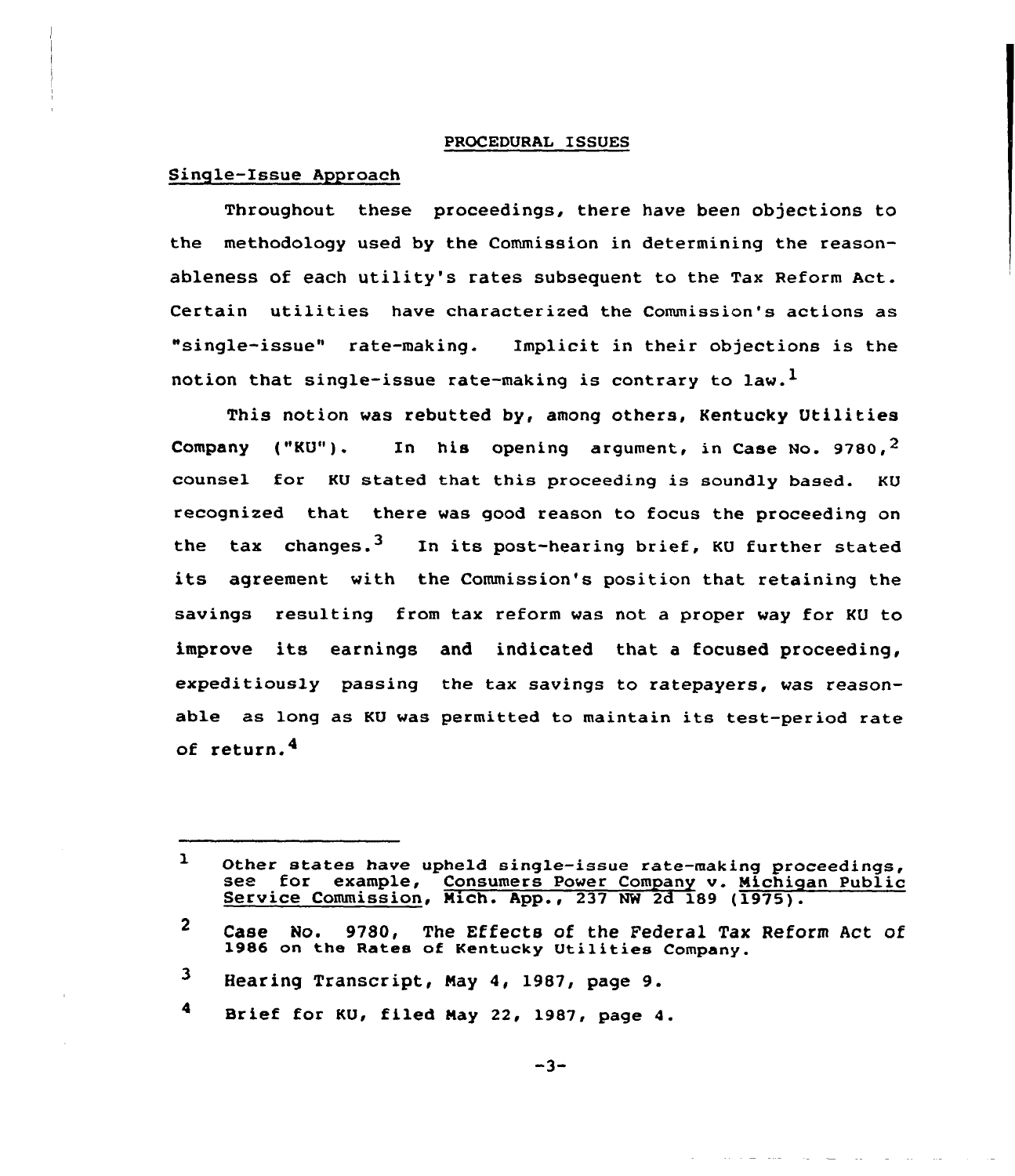Those complaining of single-issue rate adjustments overlook the Commission's long established practice of adjusting rates for fuel cost charges through Fuel Adjustment Clause ("FAC") and Purchased Gas Adjustment Clause {"PGA") proceedings. Each of these involves setting rates solely on the changes of the cost of coal or natural gas.

Apart from the propriety of single-issue rate-making, however, it must be pointed out that from the outset these cases have never been limited to <sup>a</sup> single issue. The order of December ll, 1986, did indicate that the Tax Reform Act was the focus of these investigations. However, it stated at page 2:

If. aside from the Tax Reform Act, <sup>a</sup> utility feels that its rates are insufficient, it has the discretion by statute to file a full rate case with the Commission. By initiating this case the Commission is in no way prohibiting or restricting any utility from filing a rate case encompassing all rate-making issues in a separate proceeding.

This Order was clarified on January 21, 1987, in Case No. 9799, The Effects of the Federal Tax Reform Act of 1986 on the Rates of Continental Telephone Company ("Continental"). That Order states:

Because of the breadth of this investigation and the number of parties involved, it is necessary to categorize some information into a consistent, welldefined scope. That scope is explained in the derined scope. That scope is explained in the<br>December 11, 1986, Order. The information as it relate to the specific changes occasioned by the Tax Reform Act should be filed as the December ll, 1986, Order The expected effects of those changes on<br>I be filed as well. Simply because the rates should be filed as  $well.$ Commission deems certain information necessary, and Commission deems certain information necessary, and<br>deems it necessary to be filed in a particular forma does not preclude the filing of other information a party believes is pertinent.

 $-4-$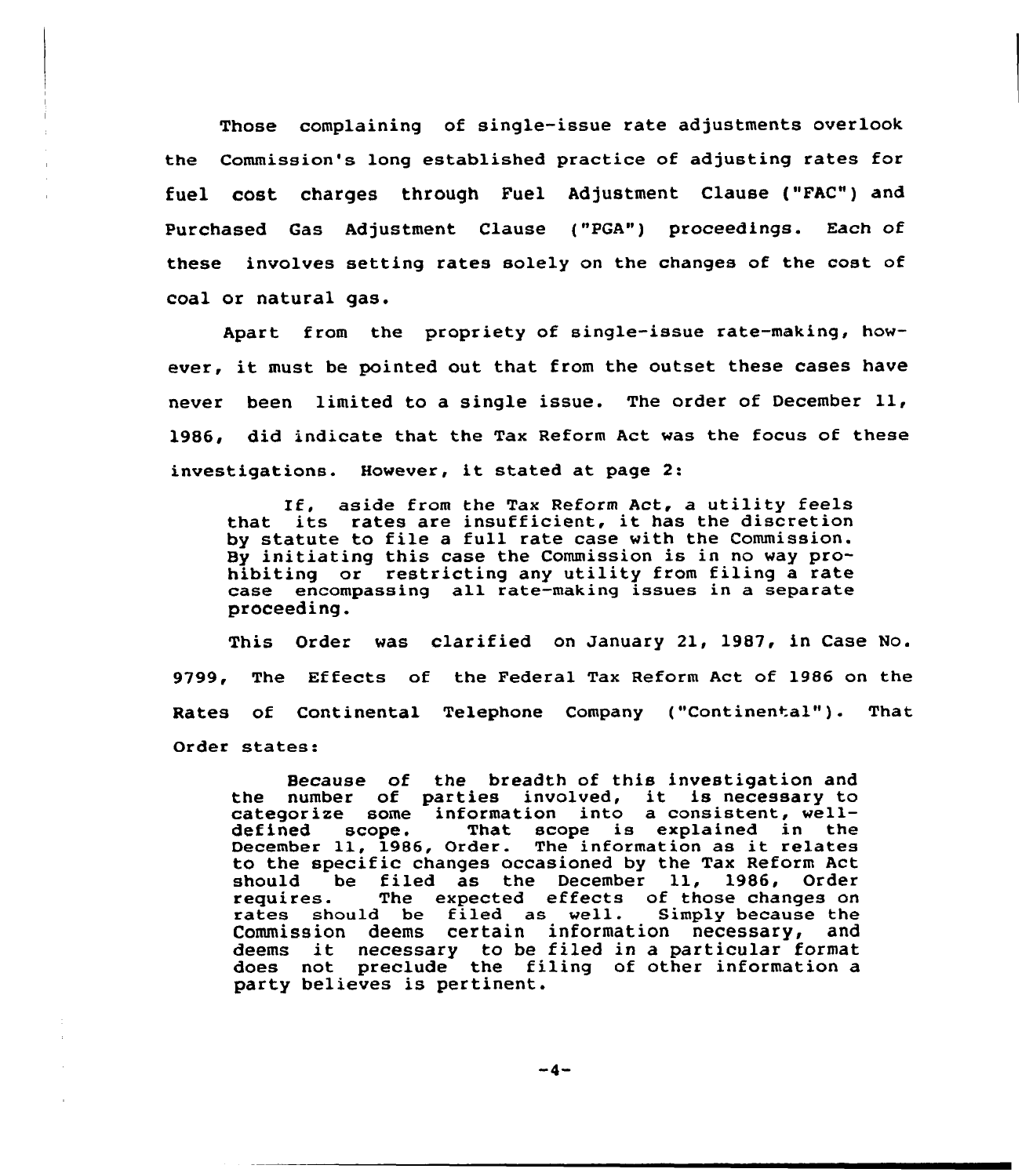For these reasons, the Commission ORDERS that: (1) All parties shall comply with the December ll, 1986, Order;<br>(2) An

(2) Any party may file any additional information it deems relevant; (3) Any party may file alternative proposals for the resolution of this investigation.

Thus, there is not, nor has there been, any limitation on any party filing additional information up to and including an adjustaent of all rates. The Commission focused its attention primarily on the Tax Reform Act because of the potentially extraordinary impact of this act on the finances and rates of utilities.

Pederal incaae taxes are in one sense an assessment by the federal government on the utilities for their proportionate share of the federal government's budget. Under accepted regulatory rate-making practices, these federal income taxes are included as part of a utility's expenses that are used to establish rates. Thus, through the rate-making process, the utility can be thought of as a collection agent for federal taxes and a conduit through which federal taxes are transferred from ratepayers to the federal government. Because the Tax Reform Act represents such a historic change in federal tax policy, the Commission determined that it was in the best interests of all concerned--utilities and ratepayers alike--to reflect these tax changes in each company's rates as expeditiously as possible. For that reason, the initial concern was the reduction of the corporate tax rate from 46 percent to 34 percent and other relatively minor adjustments caused by the changes in the Federal Tax Code. December ll, 1986, Order: As we explained in our

 $-5-$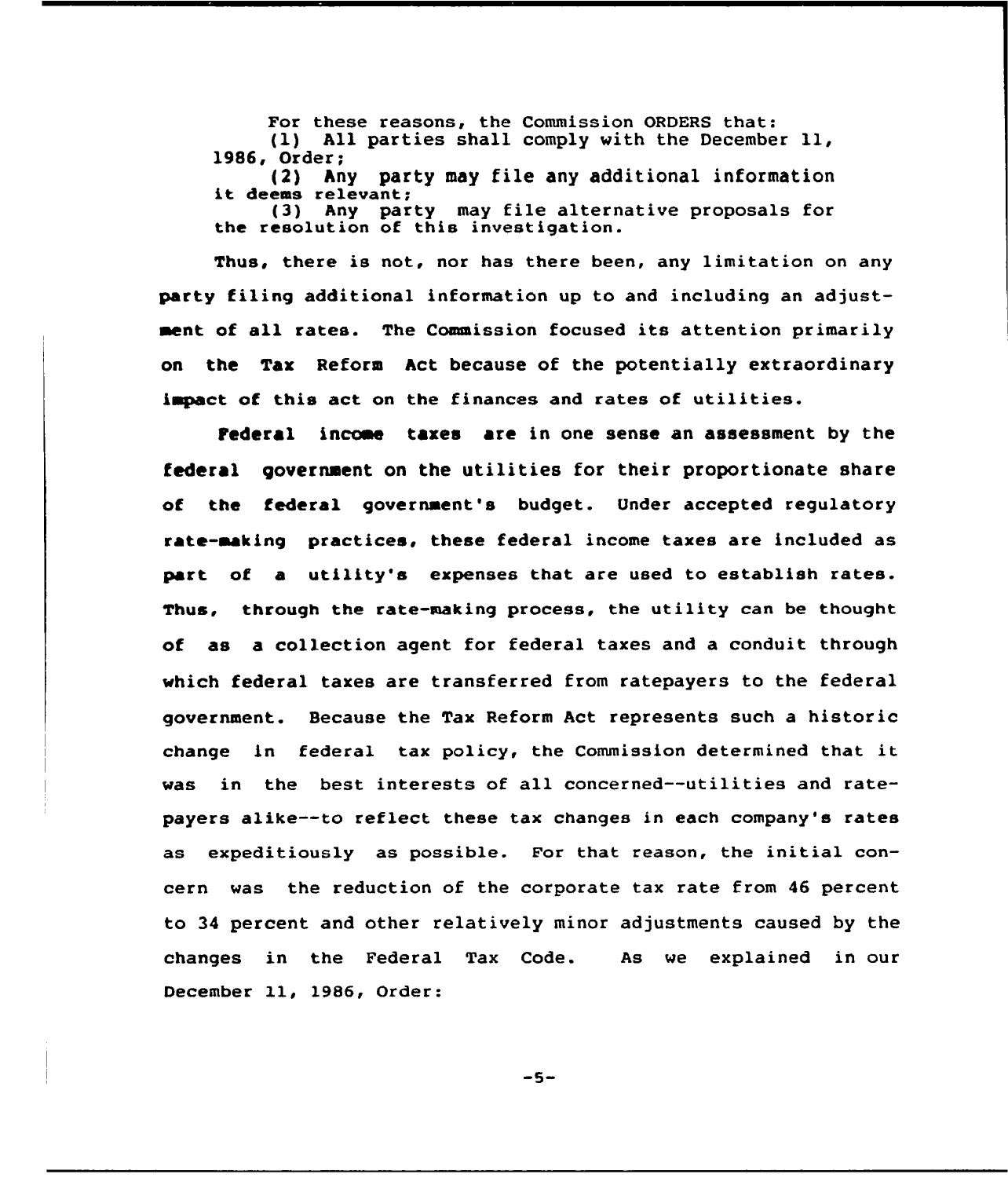First, it would be extremely cumbersome and expensive for the Commission to simultaneously initiate rate cases covering all utilities affected by this Order. Nany utilities may not wish to incur the time-consuming and expensive task of preparing a complete rate case at<br>this time. A proceeding that recognizes only the effects of the Tax Reform Act would minimize the time and expense of both the Commission and the utilities.

Secondly, the Commission does not view retaining the savings that result from tax reform as a proper way for a utility to improve its earnings. Likewise, if the Tax Reform Act should result in major cost increases, these costs should be recognized in rates expeditious- $1y...$ 

Finally, by initiating limited cases for every major utility, the expertise of all interested partie can be pooled to assure that all aspects of the Tax Reform Act are fairly reflected in utility rates.

In an effort to fairly reflect only the effects of the Tax Reform Act in the companies' rates, the Commission, to the extent possible, and with the acquiescence of the companies, narrowed the scope of the analysis. All quantifiable aspects of the revenue requirement effects of the Tax Reform Act have been considered, and therefore the rate adjustments ordered herein should have no effect on the utility's earnings.

In summary, the Tax Reform Act is a unique and historic change in tax law that substantially affects the cost of providing utility service. The primary considerations in narrowing the scope of these proceedings were that: (1) the cost change generated by the Tax Reform Act was clearly beyond the control of the utility; (2) the cost change generated by the Tax Reform Act affected all major privately owned utilities in a similar manner; (3) the cost change generated by the Tax Reform Act had a major impact on the cost of service of utilities; and, (4) the cost

 $-6-$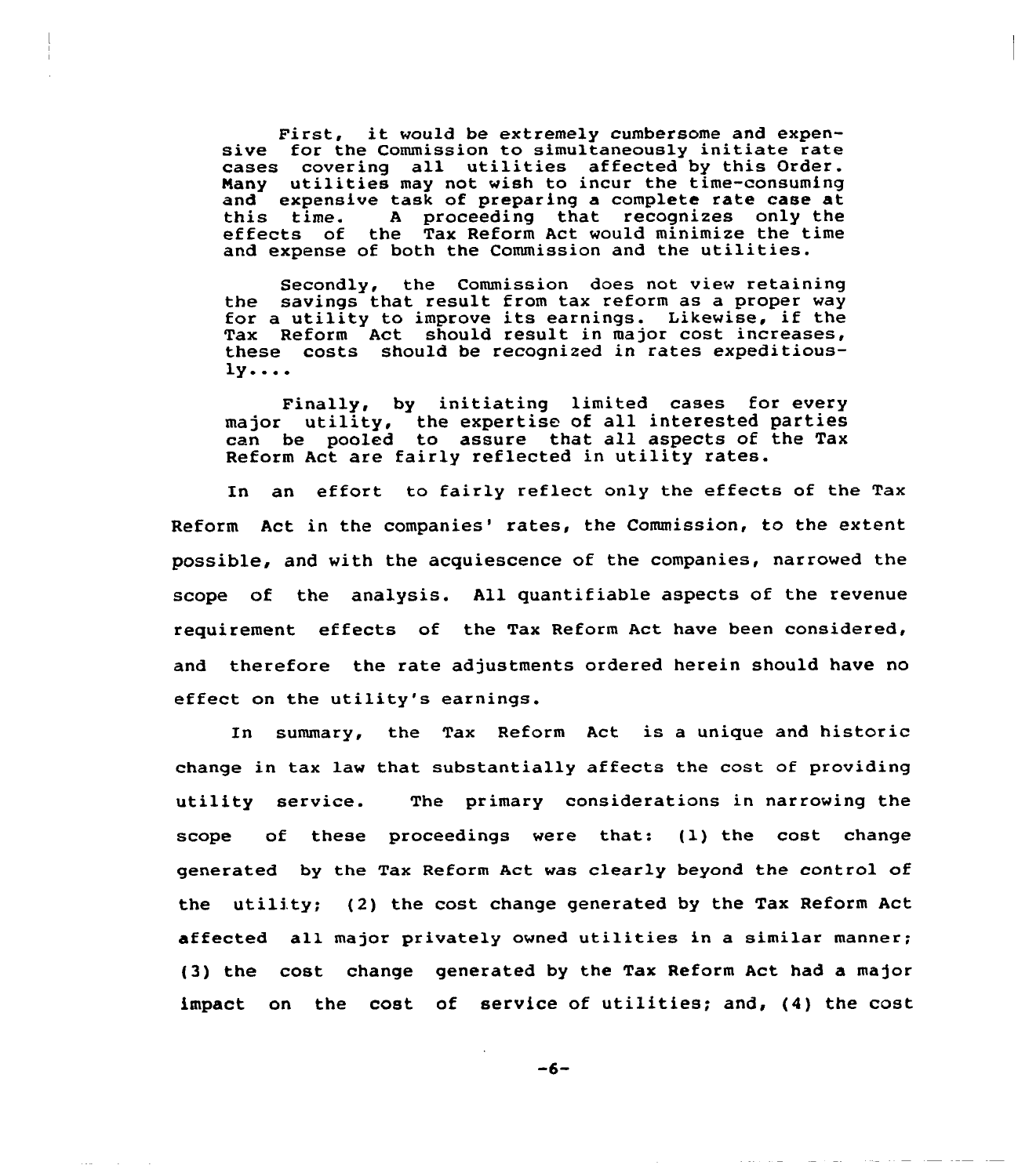change generated by the Tax Reform Act was effective at a specified date which was scheduled to occur quickly, requiring expeditious action on the part of the Commission.

For all of the reasons previously stated, the procedure used by the Commission is one that is efficient, reflective of sound regulatory methods, responsive to the substantive and procedural rights of all parties, and consistent with the jurisdiction of the Commission.

## Burden of Proof

Several utilities have suggested that the Commission bears the burden of proving the reasonableness of the rates that have been adjusted to reflect the effects of the Tax Reform Act. Continental, for example, cites KRS 278.430. However, this statute refers to appeals of Commission orders to circuit court. It obviously is not applicable to a proceeding before the Commission itself.

In its Order of December ll, 1986, the Commission on its own motion took the extraordinary step of establishing these investigations in response to the historic Tax Reform Act of 1986. There is no statute assigning <sup>a</sup> burden of proof in this type of special case. KRS 27&.250 is particularly noteworthy. After giving the parties a hearing and carefully reviewing the record, the Commission has determined the fair, just, and reasonable rates for each respective utility as prescribed by KRS 278.030. We believe that this procedure is consistent with our statutory responsibilities.

 $-7-$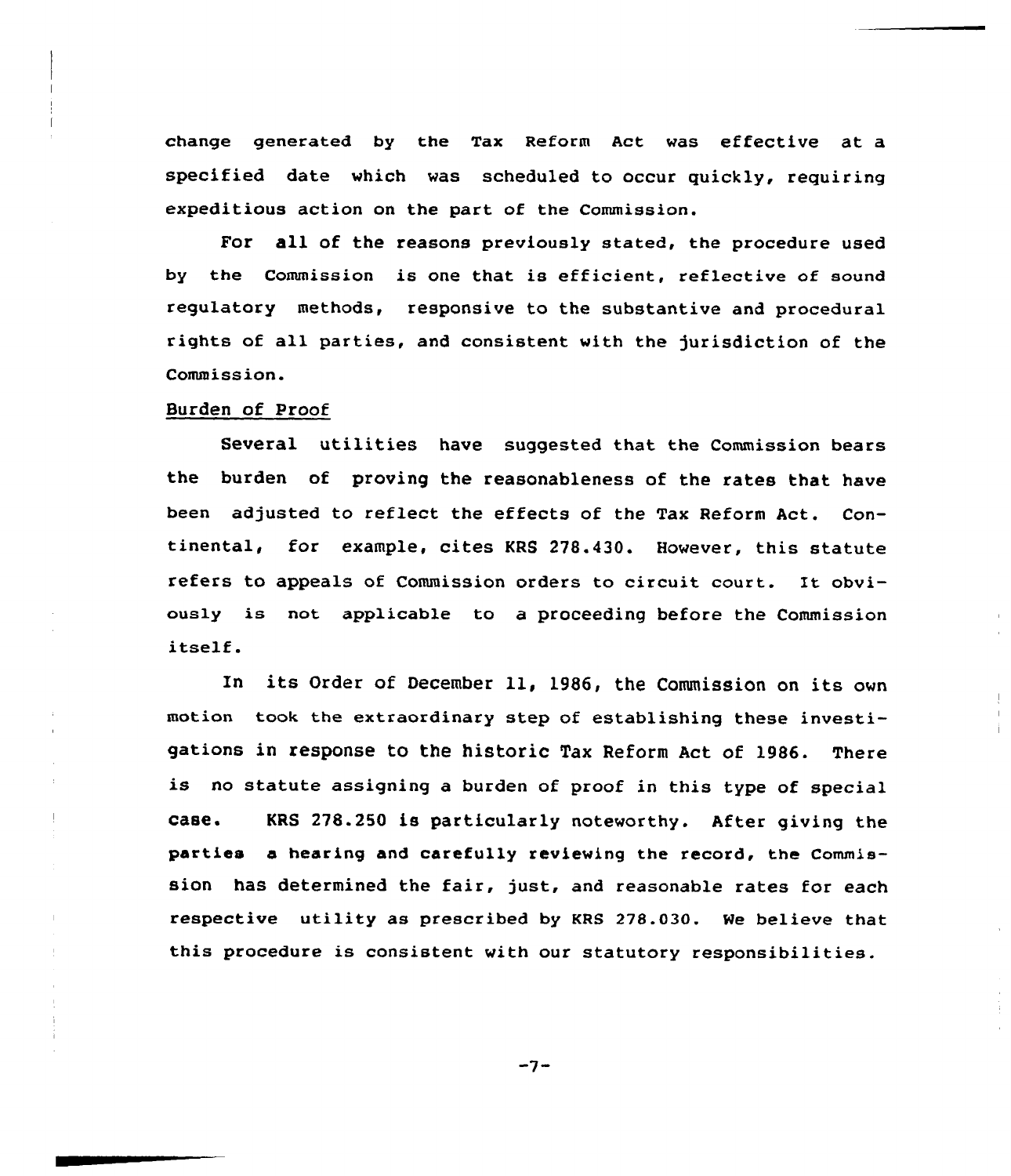#### Retroactive Rates

Another issue that has been raised in these proceedings is the possibility of a retroactive change in rates. Me have decided that the reduction in each utility's tax rate and the related adjustments will not be reflected in the utility's rates until July 2, 1987. Those rates will be charged for service rendered on and after July 2, 1987. Thus, the rates are entirely prospective, and the issue of retroactivity is moot.

#### Testimony of URC

The URC filed testimony in each of these cases. However, its witness did not appear at the hearing and was not subject to cross-examination. Several of the parties moved to strike URC's prefiled testimony. After considering the nature of the testimony filed by URC, the Commission will treat it as comment rather than evidence and weigh it accordingly.

# DETERMINATION OF THE IMPACT OF THE TAX REFORM ACT Excess Deferred Taxes

<sup>A</sup> reduction in the corporate tax rates results in an excess or surplus deferred tax reserve, since deferred taxes resulting from depreciation-related and non-depreciation-related tax timing differences were provided by ratepayers at a higher tax rate than the rate at which they will be flowed back.

On January 1, 1979< the federal corporate income tax rate decreased from 48 to <sup>46</sup> percent. Utilities, in general, flowed back deferred taxes at the new statutory tax rate, which resulted in an excess provision for deferred taxes. The Commission recognized the existence of these excess deferred taxes and in

 $-8-$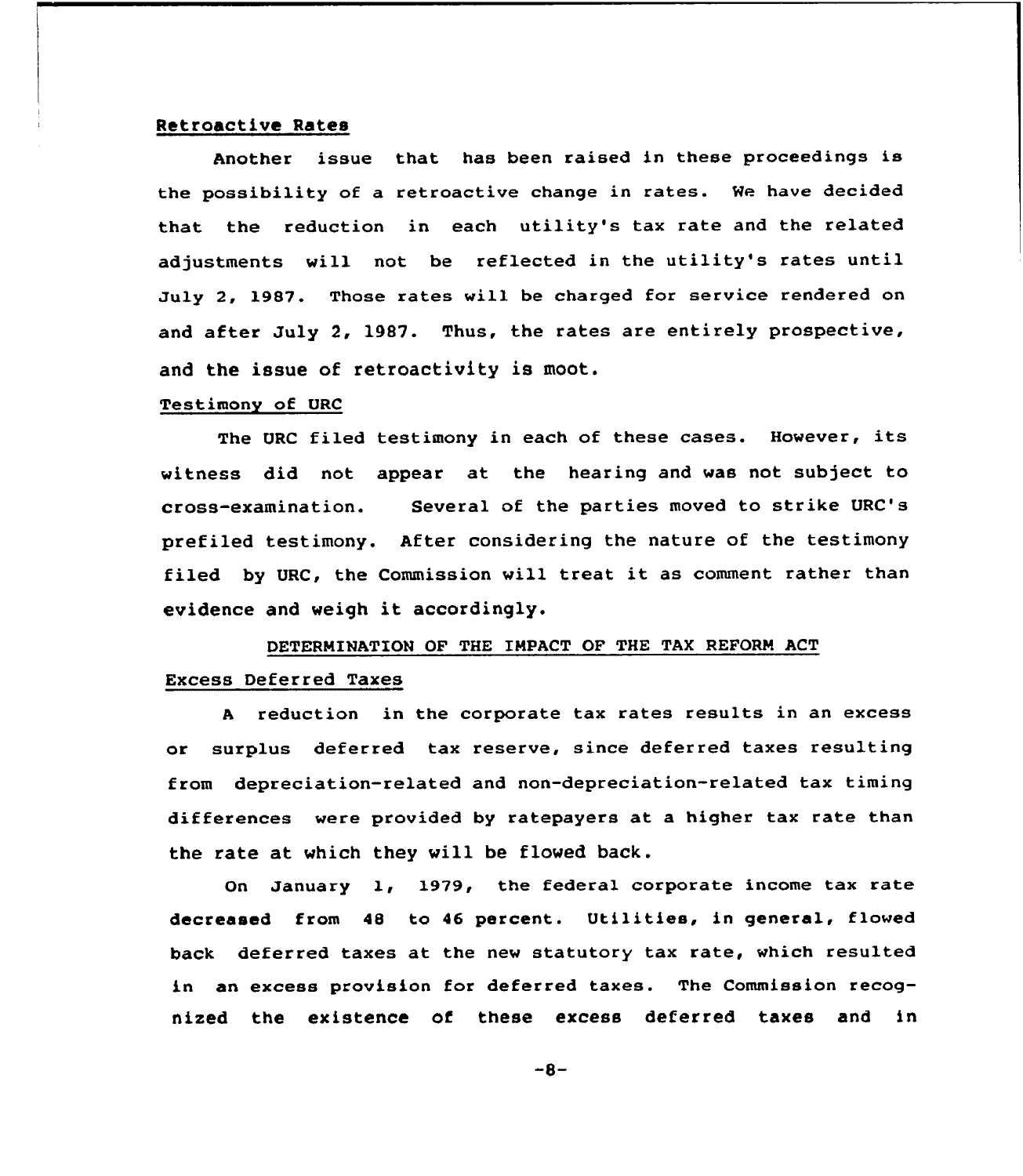subsequent rate proceedings required that the excess be returned to the ratepayer over a 5-year amortization period.

The changes in tax rates under the Tax Reform Act from 46 percent to 34 percent creates a substantial excess provision for deferred taxes. The Tax Reform Act requires that deferred taxes related to depreciation timing differences be flowed back no faster than under the "average-rate assumption method." Under this method an average rate is alculated and, as timing differences reverse, the accumulated deferred taxes are credited to income at the average rate, reducing the excess deferred taxes to zero over the remaining life of the property. Moreover, the Tax Reform Act provides that if <sup>a</sup> regulatory commission requires <sup>a</sup> more rapid reduction of the excess provision for deferred taxes, book depreciation must be used for tax purposes. The Tax Reform Act does not, however, have specific provisions for the excess deferred taxes that are not related to depreciation. Therefore, the excess deferred taxes have been generally characterized as "protected" (depreciation-related) and "unprotected" (not related to depreciation).

The treatment requested for the unprotected excess deferred taxes by the parties in these cases varies. The AG's witness has not recommended the flow back over an accelerated time period in these cases. Nr. DeWard stated that it would be more appropriate to consider this issue in a general rate proceeding. This would allow companies to retain those benefits to offset some of the negative impacts of the Tax Reform Act, such as reduced cash flow. The Commission recognizes the existence of the excess deferred

 $-9-$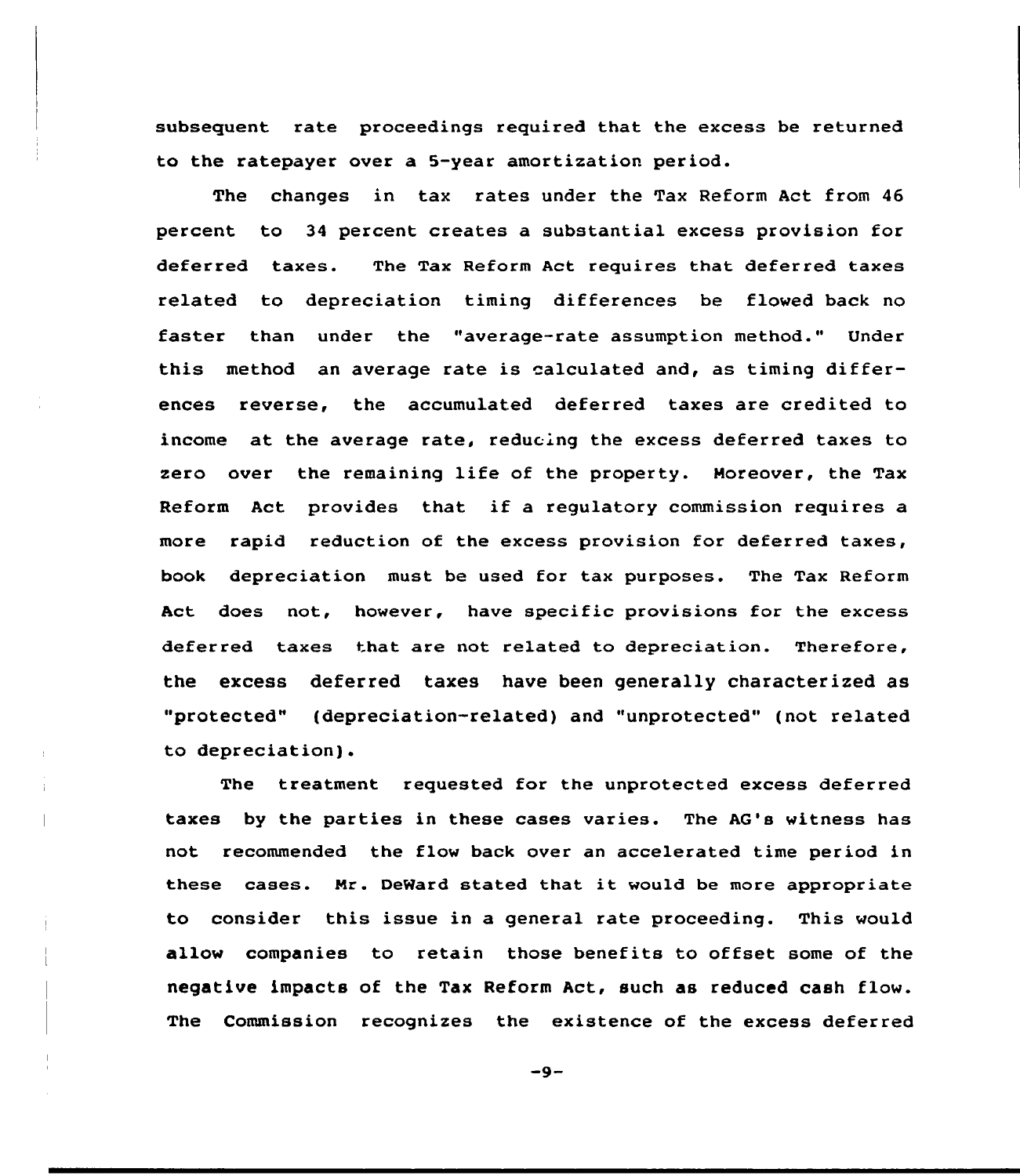taxes and is of the opinion that these taxes provided by ratepayers in previous years should be returned in an equitable manner. However, the various options for returning these benefits could not be fully explored within the context of this expedited proceeding. Therefore, the issue regarding accelerated amortization of excess deferred taxes will be considered in future general rate proceedings and not in the present, limited proceeding.

The primary position taken by most utilities on this issue was that deferred income taxes should be amortized, as timing differences reverse, using the tax rates in effect at the time they originated or using the average rate assumption method. Therefore, adjustments have been made to insure that deferred taxes resulting from timing differences that are reversing are included at the rate provided, as required under the Tax Reform Act.

# Rate Base Adjustments

In addition to adjusting tax expense to reflect the reduction in the tax rate, most utilities involved in these proceedings have proposed that the effects on cash flow be recognized in determining the effect on revenue requirements. Two views have been advanced as to how cash flow requirements are increased by the Tax Reform hct. The first is that rate base is increased due to the tax Reform hct's reduction in temporary timing differences between the book and tax return income tax expense. This reduction in timing differences reduces deferred taxes. Since deferred taxes serve as a deduction from rate base, the effect is to increase

 $-10-$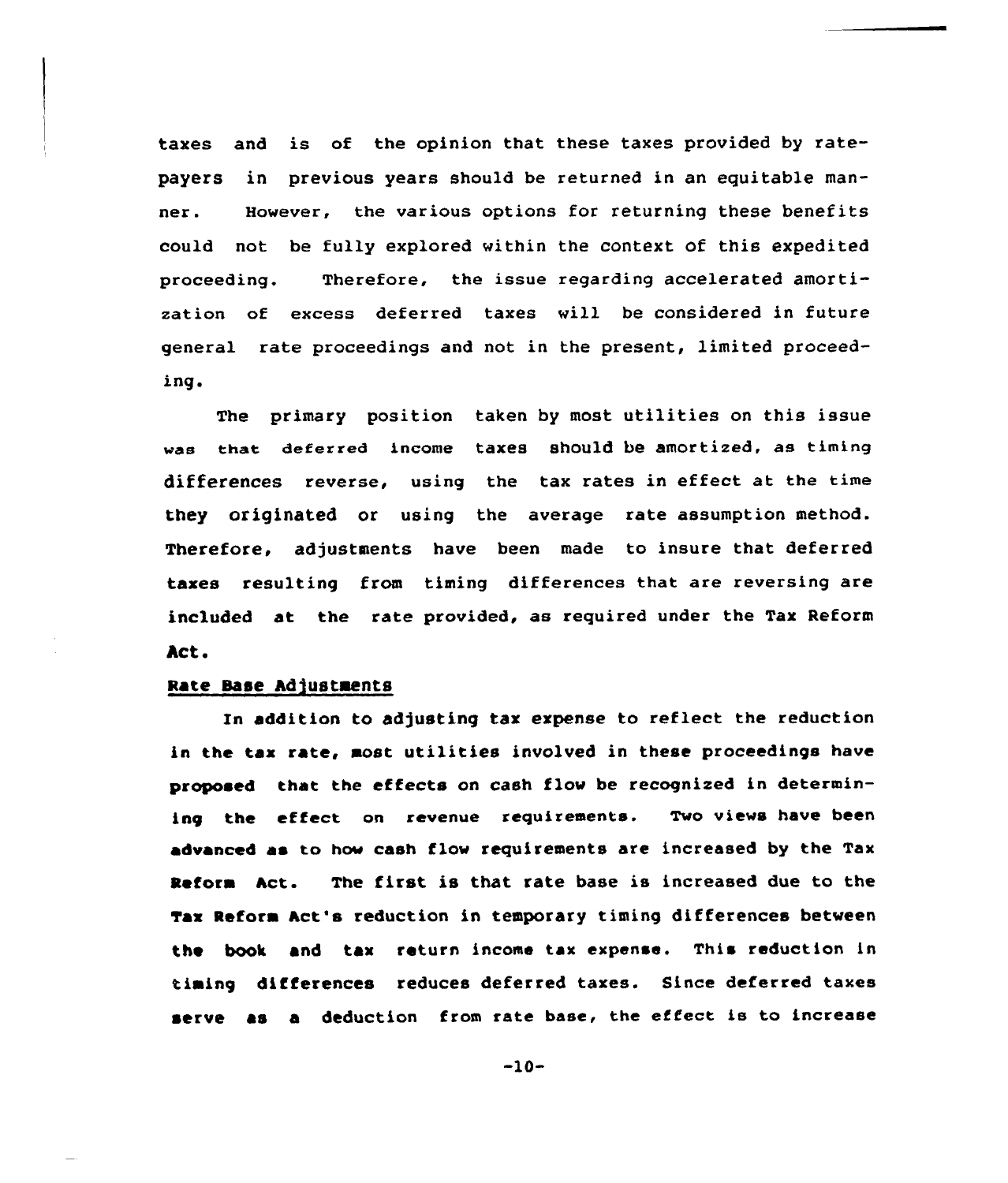rate base. The second view is that the Tax Reform Act results in a greater current tax liability and, consequently, additional cash flow requirements. This additional cash flow must be provided for in additional capital requirements that increase the overall cost of service.

In its determination, the Commission has not distinguished between these two viewpoints, and has generally allowed adjustments to reflect the level of additional cash flow requirements it considers appropriate without regard to whether the result flows from a reduction in deferred taxes or an increase in capital requirements. The effect on revenue requirements is essentially the same.

The objective of the Commission in giving recognition to those aspects of the Tax Reform Act that affect capital requirements is to leave the company in the same earnings position as before the rate change in this case. <sup>A</sup> number of utilities, in determining the revenue requirements impact of the rate base adjustments, applied the rate of return granted in their last general rate case. The Commission finds this approach to be inappropriate. To apply the allowed return, where it is greater than the test-year actual return, to the incremental increase in rate base would result in improving the earnings position for the utility with respect to return on rate base achieved prior to the implementation of the Tax Reform Act rate adjustment. The Commission, therefore, considers it more appropriate to use the testyear actual rate of return rather than the rate of return granted in the last rate case. This will maintain the company's rate of

 $-11-$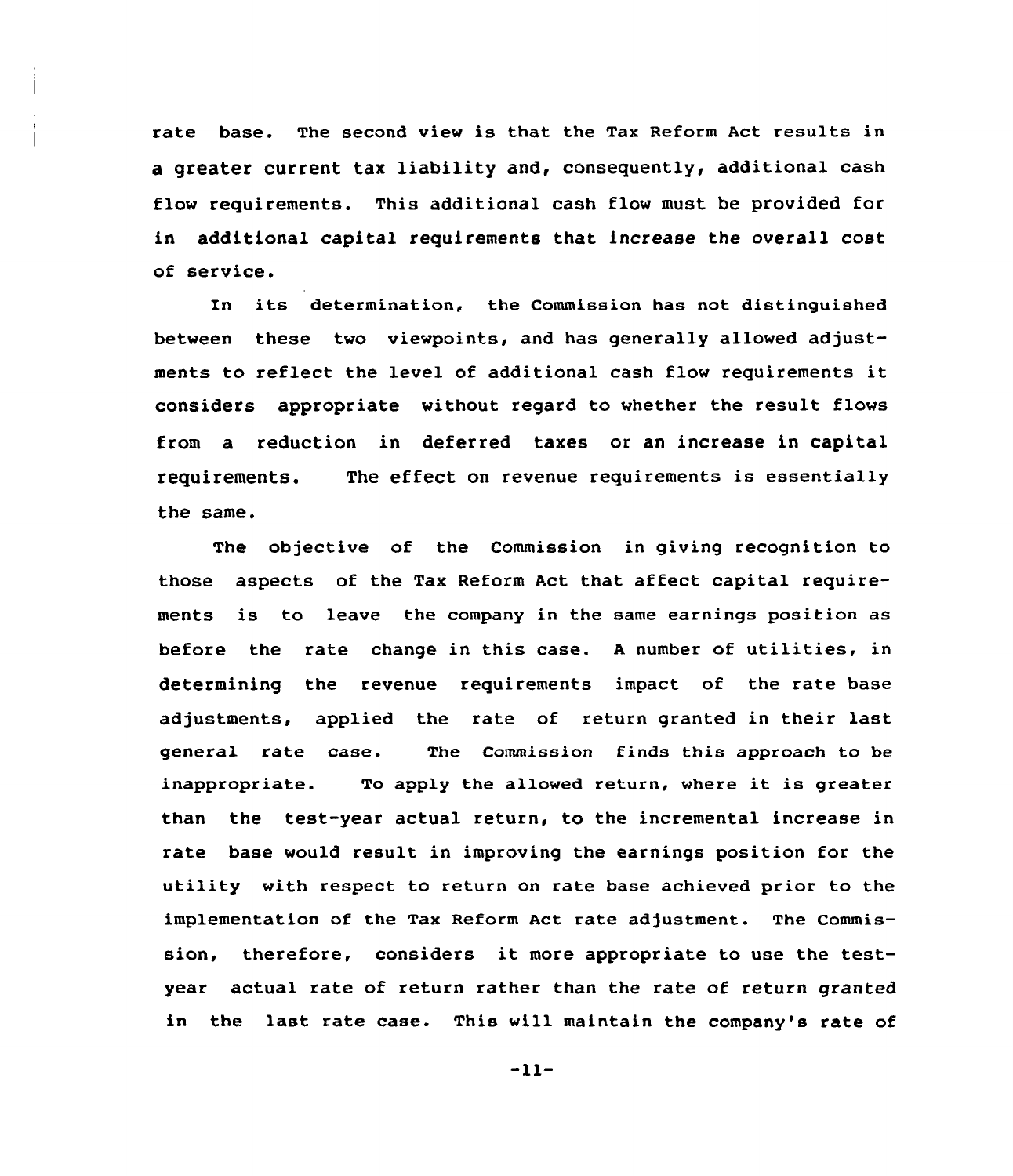return at the test year level and will neither improve nor reduce the company's earnings position.

<sup>A</sup> number of adjustments were proposed by the various utilities as adjustments to rate base and cash flow. In evaluating the appropriateness of these adjustments, the Commission has concluded that adjustments which reflect changes resulting from the application of the Tax Reform Act to test year operations are acceptable. However, those adjustments that reflect the application of the Tax Reform Act to future operations are not. In other words, the Commission will not allow adjustments for those aspects of the Tax Reform Act which are dependent upon the addition of plant to the system. Such adjustments are beyond the end of the test year and relate to serving additional customers or growth in the system. In the absence of corresponding revenue and capitalization adjustments, the recognition of such post-test year adjustments would create a mismatch between revenue, capitalization, and rate base. The derivation of such revenue and capitalization adjustments are speculative in nature and not generally allowed by this Commission in rate cases. The Commission has, therefore, excluded from the determination of revenue requirements herein all adjustments which are affected by the Tax Reform Act on a posttest year basis.

Based upon the various adjustments proposed in one or more of these cases, following is a synopsis of the Commission's findings and determinations:

 $-12-$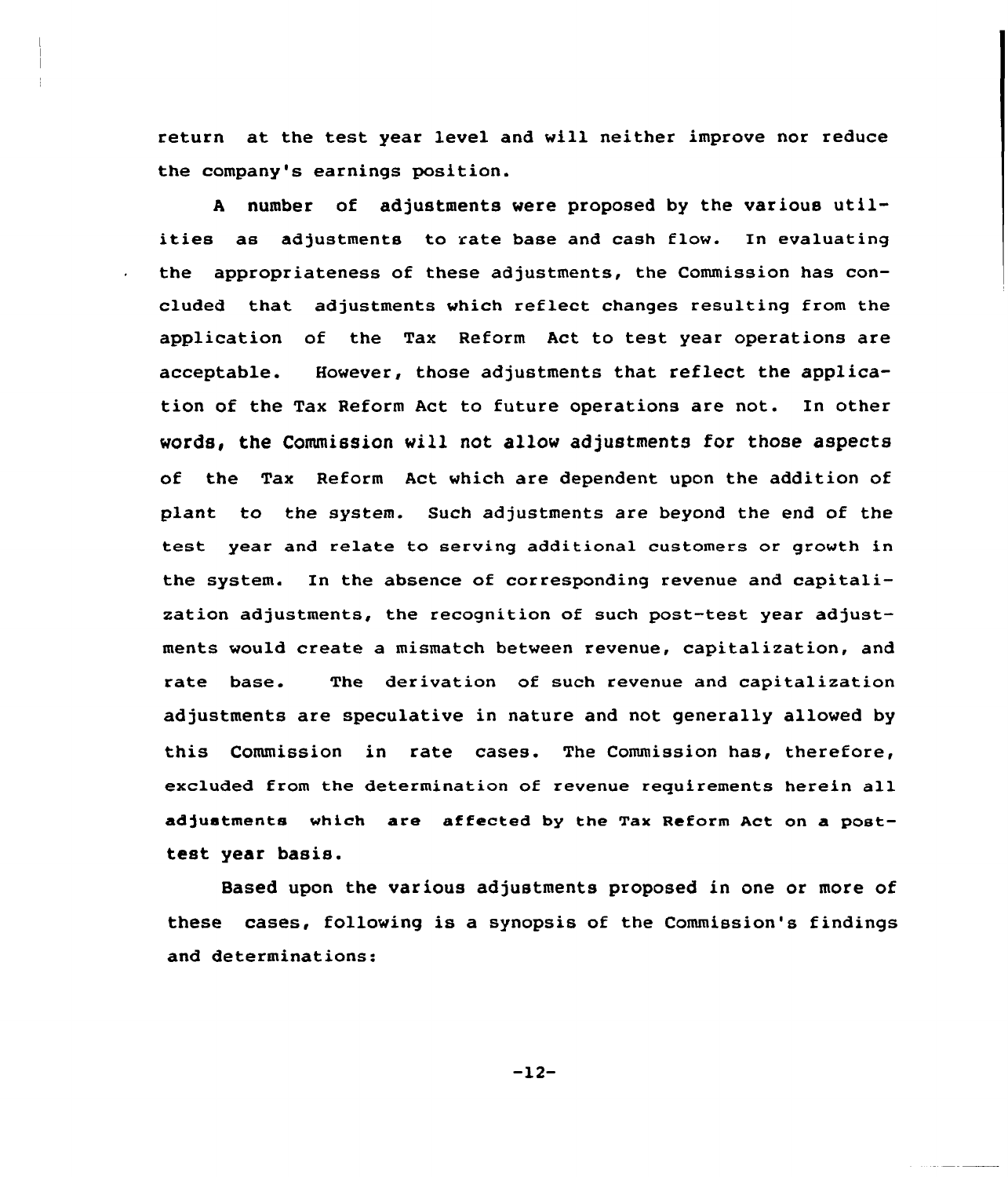#### Rate Base Adjustments Allawed

The decrease in deferred taxes resulting from changes in the tax code relating to unbilled revenue, uncollectible accounts, certain business expenses, superfund taxes, and test-period investment tax credits ("ITC") has been included since it meets the criterion of being based upon the application of the Tax Reform Act to actual test year operations, is unrelated to plant growth, and does not create a mismatch between test-year rate base and pro forma revenues and capitalization.

# Rate Base Adjustments Disallowed

1. Depreciation Several utilities proposed to recognize the effect of the Tax Reform Act's new Modified Accelerated Cost Recovery System ("MACRS") on rate base. Generally, NACRS will result in lower depreciation expense per tax return, which results in a greater current tax liability in the future. NACRS did not become effective, however, until January 1, 1987, and is applicable only to property placed in service after that date. This is a post-test year occurrence for all utilities participating in these proceedings. As previously noted, the Commission finds it inappropriate to recognize such post-test period adjustments.

2. ITC Based Upon Future Plant Additians The Commission has disallowed proposed adjustments to recognize the loss of ITC on plant placed in service subsequent to the test year since the inclusion of plant and capital associated with said ITCs is not generally allowed by the Commission for rate-making purposes.

3. Cagitalized Overheads The Tax Reform Act's capitalization requirements for interest, pension and benefit costs, and so

-13-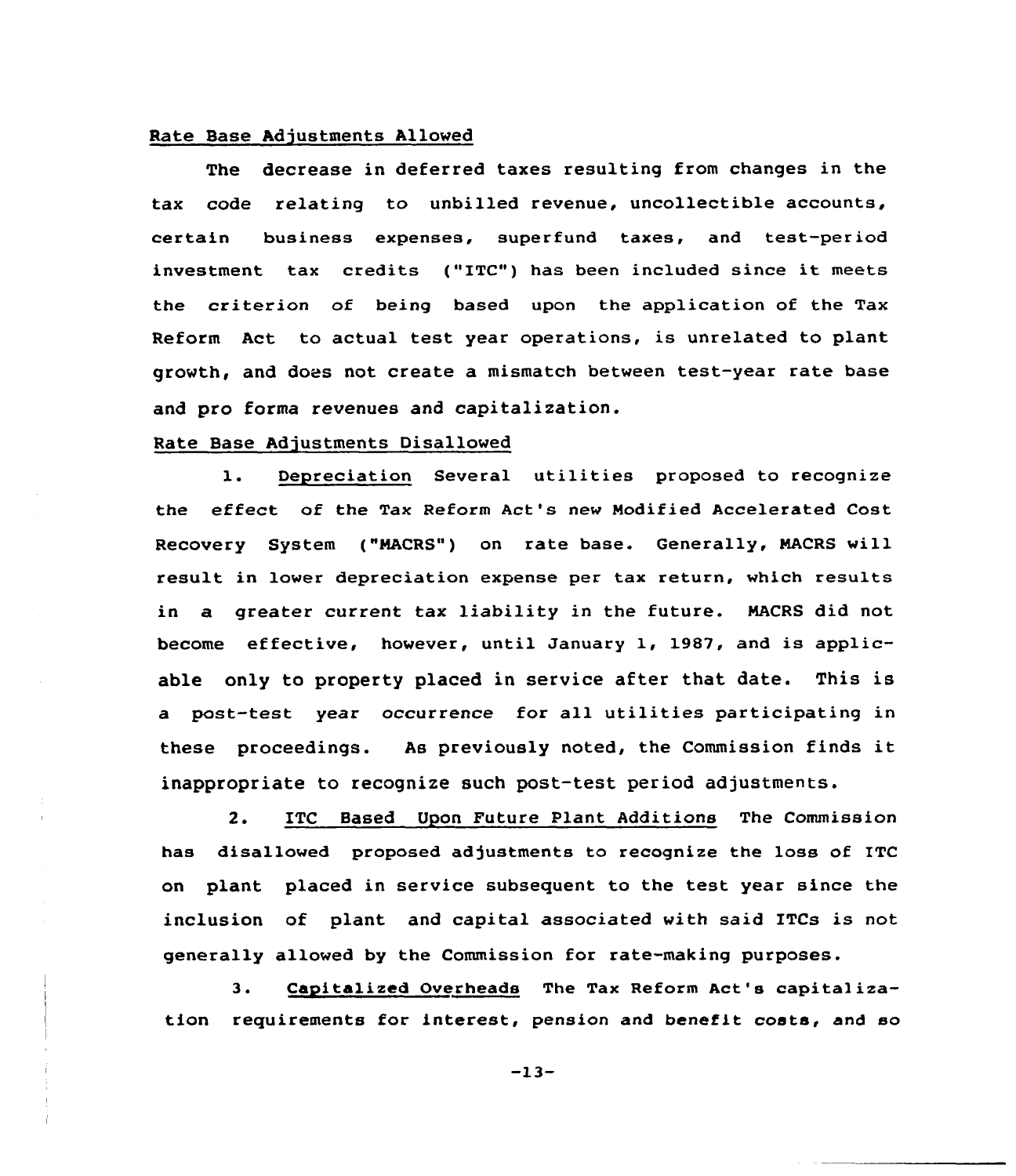forth, are not effective until January 1, 1987, and thus will only pertain to construction after this date. Because of the post-test year nature of this adjustment, the Commission has not included these adjustments in this proceeding.

4. Contributions in Aid of Construction The Tax Reform Act provision requiring contributions to be included as taxable income on the tax return of the utility is not effective until January 1, 1987, and thus will relate only to post-test period construction. The Commission has, therefore, disallowed adjustments proposing to reflect loss of cash flow resulting from the taxability of contributions.

# Implementation Date

The Tax Reform Act, which reduces the top corporate tax rate to 34 percent, produces an effective tax rate for 1987 of 40 percent. This is the blended or average rate based on the current tax rate of <sup>46</sup> percent, which is in effect for the first <sup>6</sup> months of 1987, and the <sup>34</sup> percent rate which becomes effective July 1, 1987. The current rates of most utilities are based on the <sup>46</sup> percent tax rate which was in effect at the time the rates were set by the Commission. Therefore, since January 1, 1987, most utilities have charged rates based on a tax rate of <sup>46</sup> percent which is in excess cf the 1987 blended rate of <sup>40</sup> percent.

Generally, in order to reflect the effects of the Tax Reform Act during 1987 and beyond, the Commission has two basic options: adjust rates retroactive to January 1, 1987, based on the 1987 blended tax rate of 40 percent and adjust rates January 1, 1988, based on the 34 percent tax rate, or make one adjustment effective

 $-14-$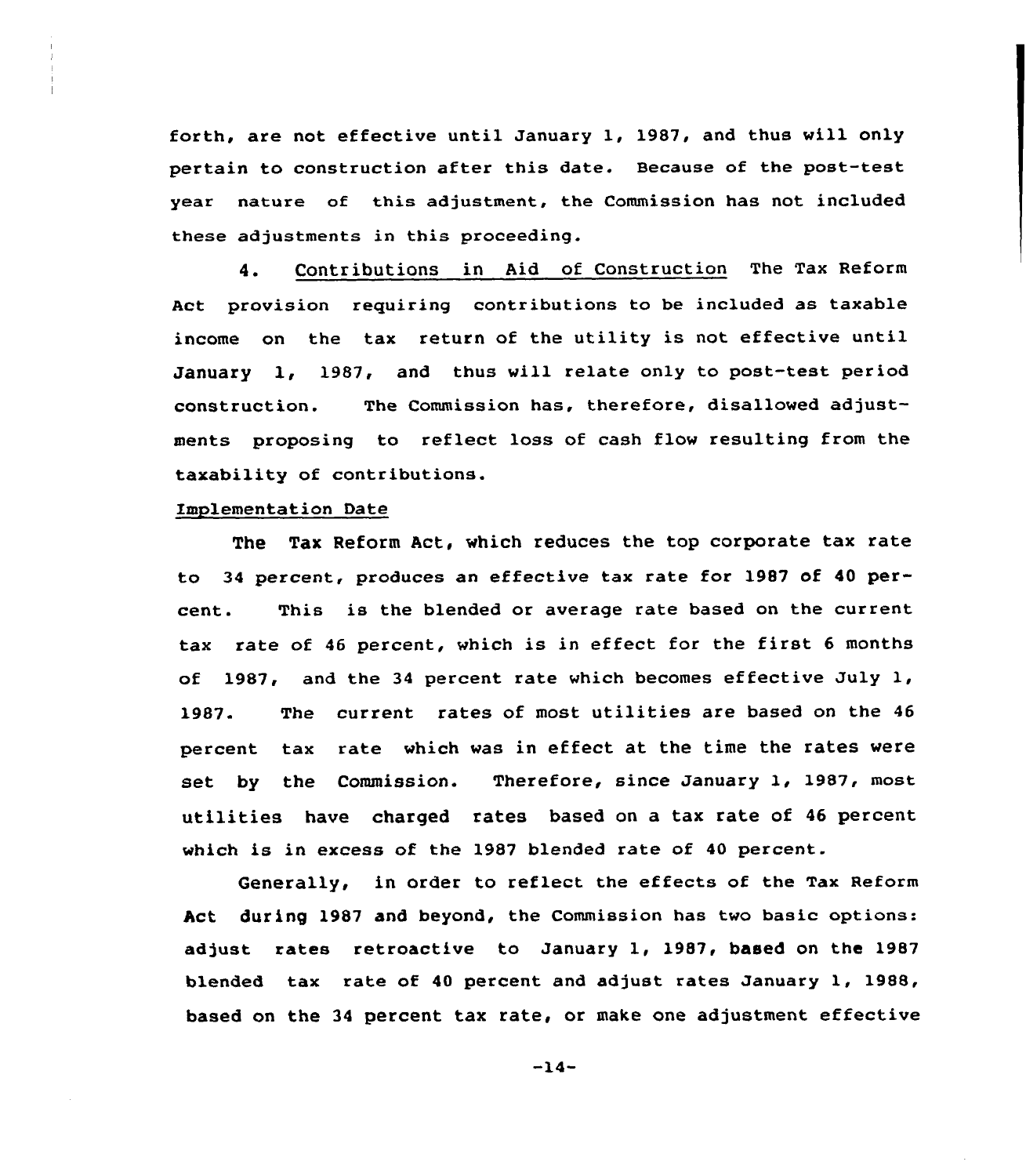July 1, 1987, based on a 34 percent tax rate, to achieve the same overall effect. By this second approach, most companies will have charged rates for the first half of 1987 based on a 46 percent tax rate and for the second half of 1987 based on a 34 percent tax rate. This will result in rates (and tax collections) for 1987 that equate to a blended tax rate of 40 percent.

In response to concerns of some utilities concerning the July 1, 1987, rate change, the Commission cites Section 15 of the Internal Revenue Code of 1986 which prescribes the method of computing taxes in 1987 for calendar year taxpayers. That section requires that "tentative taxes" for 1987 be computed by applying both the 46 percent tax rate and the 34 percent tax rate to taxable income for the entire calendar year; and the tax for the calendar year shall then be the sum of each tentative tax in proportion to the number of days in each 6-month period as compared to the number of days in the entire taxable year.

The Commission is of the opinion that a one-time adjustment, based on a 34 percent tax rate, effective July 2, 1987, vill meet the transitional requirements of calendar year 1987 and achieve the Commission's goals for this proceeding as set out in its Order of December ll, 1986.

#### Revenue Requirements

In its filing, ULHaP proposed numerous adjustments to normalize the November 30, 1986, test year, including adjustments for number of customers, temperature, and interest synchronization. The Commission finds such adjustments to be outside the scope of this proceeding and has, therefore, disallowed all nor-

-15-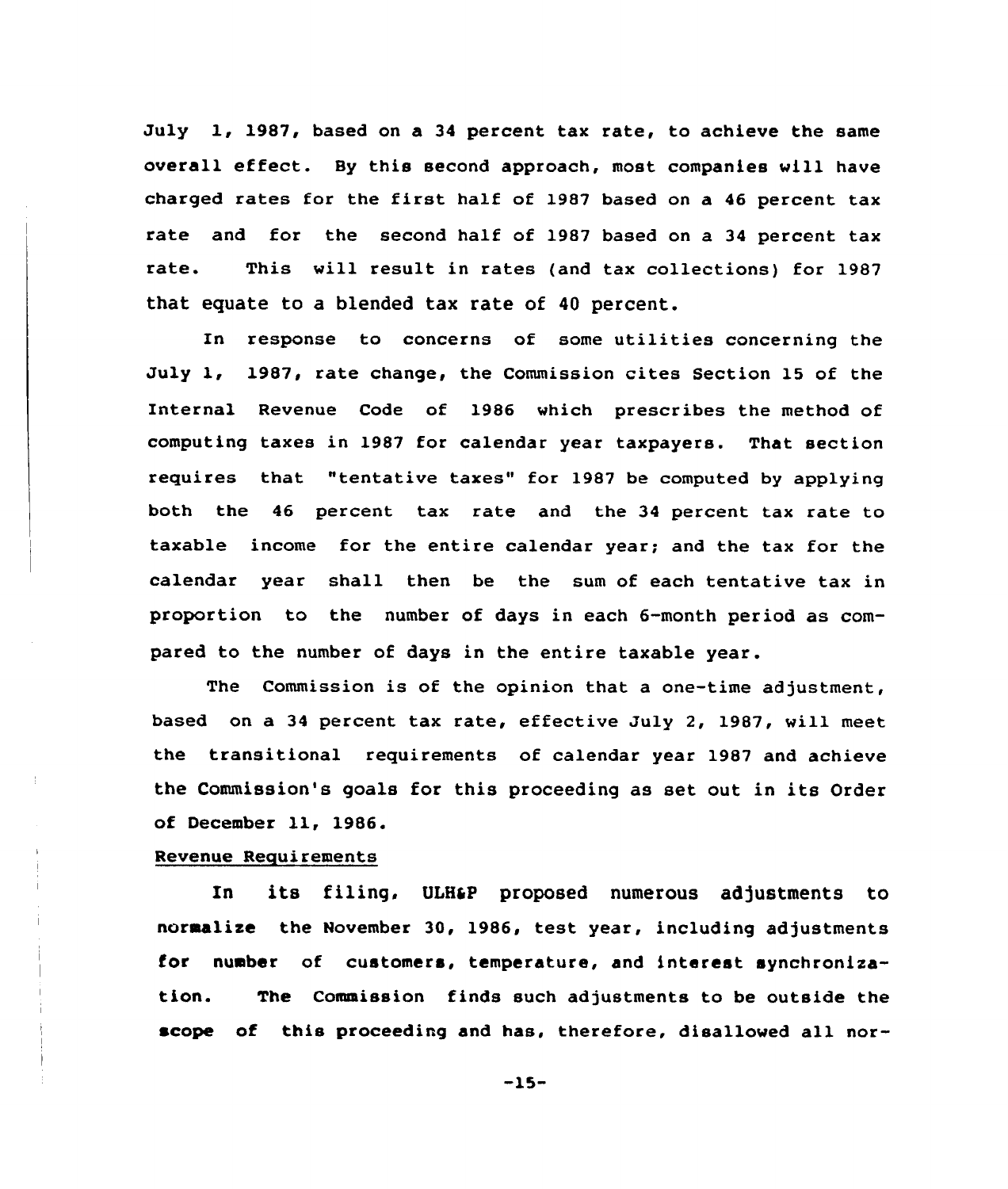malization adjustments proposed by ULHaP. The Commission has also rejected ULHaP's proposal to base the reduction on the 1987 composite rate of 40 percent. In this manner, ULHaP will be placed on the same basis as other utilities.

Based on the tax rate reduction to 34 percent and other Tax Reform Act adjustments accepted herein, ULHsP's annual tax expense and revenue requirement for rate-making purposes will decrease by  $$1,346,994$  and  $$1,279,527$ , respectively, calculated as follows:

| <b>Base Change</b>                                                   |                                           | Income Tax<br>Effect  | Revenue<br>Effect                  |
|----------------------------------------------------------------------|-------------------------------------------|-----------------------|------------------------------------|
| <b>Taxable Income</b><br>Tax Rate Change                             | \$7,643,566                               |                       |                                    |
| $(49.91528 - 38.7858)$<br>Change in Income Tax                       | $-.1113>$<br>X.<br>$\overline{<}850,7295$ | \$ <b>850,729&gt;</b> |                                    |
| Revenue Multiplier                                                   | $X \quad 1.633587$                        |                       |                                    |
| Revenue Effect                                                       | 1,389,740                                 |                       | $<$ 539,011> $\;$ \$ < 1,389,740 > |
| Return Offset                                                        |                                           |                       |                                    |
| Unbilled Revenues<br>Uncollectible Accounts                          | 552,970<br>109,123                        |                       |                                    |
| <b>Total Rate Base</b><br>Adjustments<br>Test Year Rate of<br>Return | S.<br>662,093<br>10.19%<br>x.             |                       |                                    |
| Additional Return<br>Requirements<br>Revenue Multiplier              | 67,467<br>1.633587<br>X.                  |                       |                                    |
| Revenue Effect<br>Tax Rate                                           | 110,213<br>.38785<br>x.                   |                       | 110,213                            |
| Income Tax Effect                                                    | $\mathbf{s}$<br>42,746                    | 42,746                |                                    |
| <b>TOTALS</b>                                                        |                                           | \$1,346,994           | \$1,279,527                        |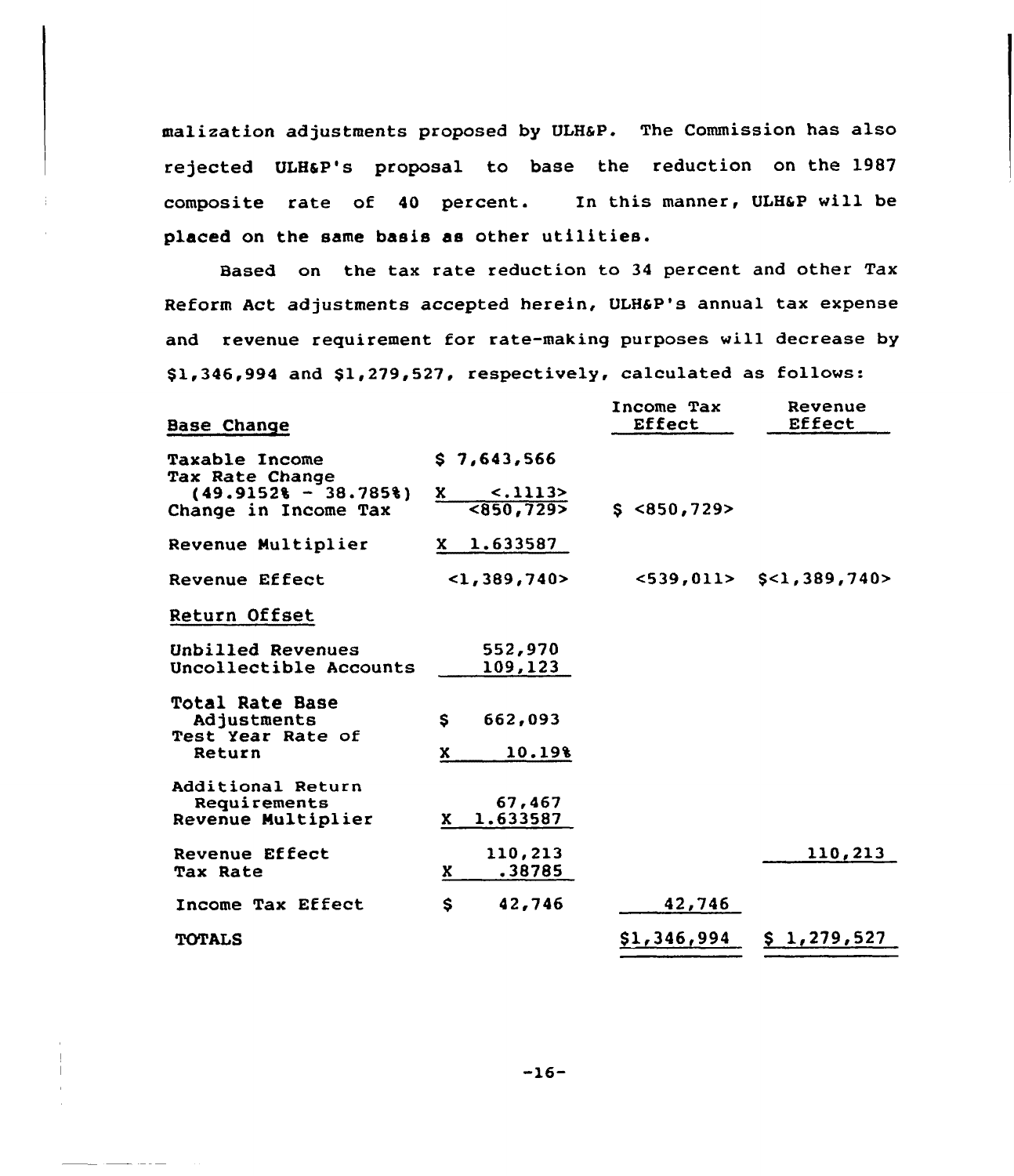As previously noted, no normalization adjustments have been allowed to test year actual results; therefore, the taxable income amount of \$7,643,566 is based upon actual net income before income taxes of \$10,130,077, less interest charges of \$2,486,511 as presented in Schedule DIN-2, page 4, lines 3 and 4, respectively.

In the above calculation the impact of the reversing tax timing differences is reflected in the tax reduction to conform with the requirements of the Tax Reform Act that the reversing timing differences be credited to income at the rate determined under the average rate assumption method.

The calculation also includes an adjustment to allow ULH&P to maintain the actual test-year rate of return of 10.19 percent. As discussed in the section titled, Rate Base Adjustments, only adjustments not dependent upon future plant additions have been allowed. In this case, those include the effect of Unbilled Revenues and Uncollectible Accounts.

Therefore, based on the tax rate reduction to 34 percent and the other Tax Reform Act-related changes which the Commission has accepted herein, ULHaP's annual revenue requirements decline by \$ 1,279,527. The reduction should flow the Tax Reform Act tax savings to ULH&P's ratepayers while having a neutral impact on its earnings. Such a result is consistent with the Commission's objectives as set out in its Order of December 11, 1986.

# Contributions in Aid of Construction and Customer Advances

The Tax Reform Act requires that any contributions received in aid of construction, or any other contribution by a customer or potential customer, to provide or encourage the provision of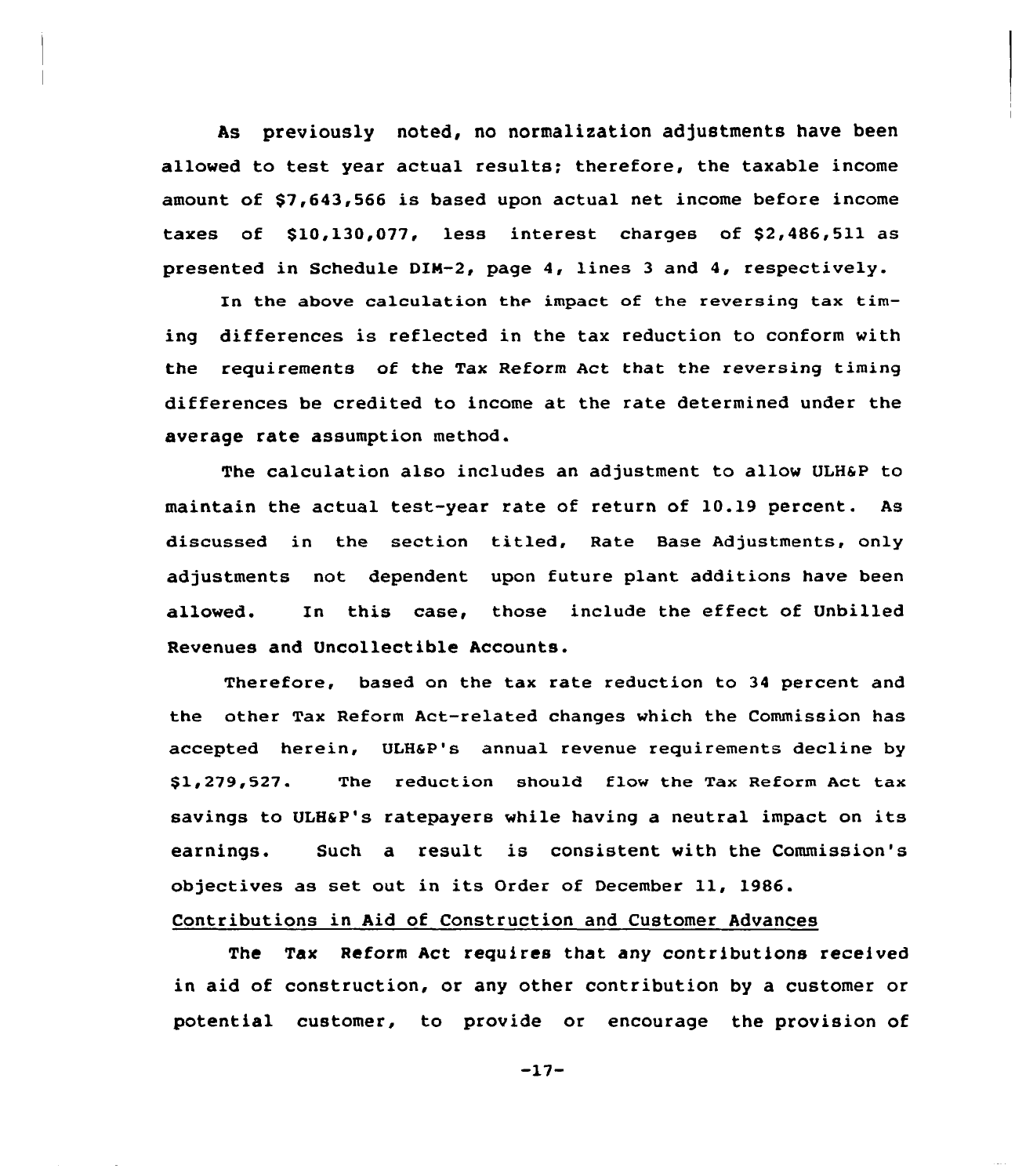services to or for the benefit of the transferor be included as taxable income.<sup>5</sup> On December 12, 1986, Kentucky-American Water Company ("Kentucky-American") submitted a letter to the Commission wherein it proposed the following options for treatment of contributions and customer advances for construction:

- a ~ "No Refund" Option: Under this alternative the contributor would not be entitled to any potential refunds. The total amount contributed would be recorded as ordinary income for tax purposes and the associated tax would be recorded as a payable. Kentucky-American would supply the capital necessary for completion of the construction (construction cost — net contributions).
- b. "Refund" Option: Under this alternative the contributor would be entitled to the potential refund. The contribution would be increased to include federal income taxes and the total amount received would be recorded as ordinary income for tax purposes. The contributor would then be entitled to the potential refund of the entire contribution within the statutory time limit of 10 years.

-18-

<sup>5</sup> Explanation of Tax Reform Act of 1986. Commerce Clearin Explanation of lax Reform ACt of the Manuscript Contract of the Manuscript Contract Contract Contract Contract Contract Contract Contract Contract Contract Contract Contract Contract Contract Contract Contract Contract Con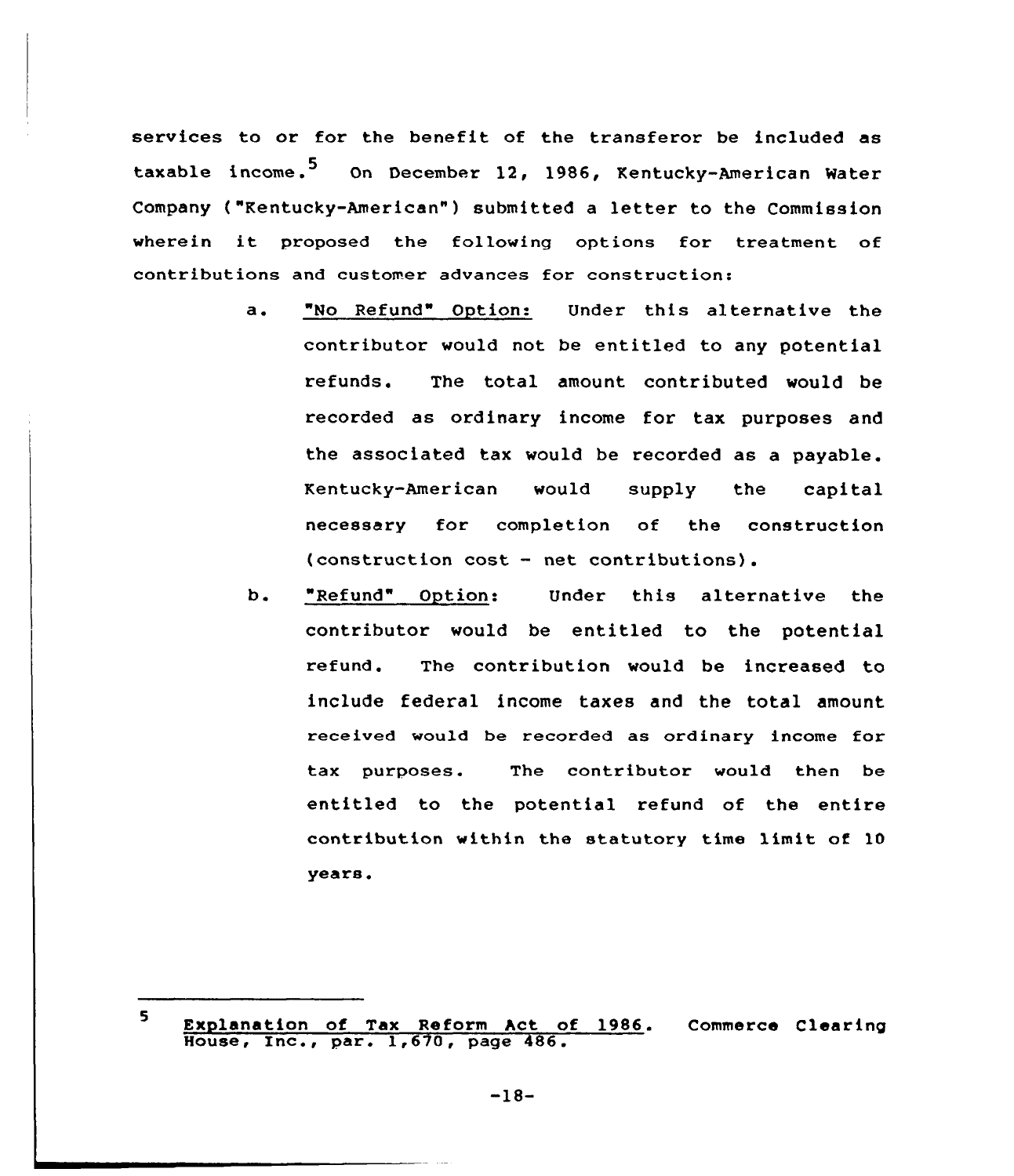Further, Kentucky-American proposed that for contribution is aid of construction the no refund option be used for rate-making purposes.

After careful consideration of the information presented by Kentucky-American, the Commission is of the opinion that the refund option as proposed by Kentucky-American appears to be the most equitable method of passing on the taxes related to contributions to both the utility and its general body of ratepayers, in that it will require the customers receiving the service to pay for the total cost of providing that service with the potential for future refunding. Further, the utility and its general body of ratepayers would be only obligated to contribute capital in the future as customers are added to the system and the benefits from those additions are received. Therefore, the Commission has chosen the refund option for use by Kentucky-American and for general applicability to all utilities.

The Commission recognizes that this policy is being established based solely on the evidence presented by Kentucky-American and is of the opinion that this matter should be investigated further in a separate proceeding. Therefore, the policy is being implemented on a temporary basis subject to the outcome of a formal investigation wherein all parties will be given the opportunity to submit evidence on this issue.

The treatment of contributions established herein will result in no revenue requirement impact on the utilities in these proceedings and, thus, no adjustment has been recognized.

 $-19-$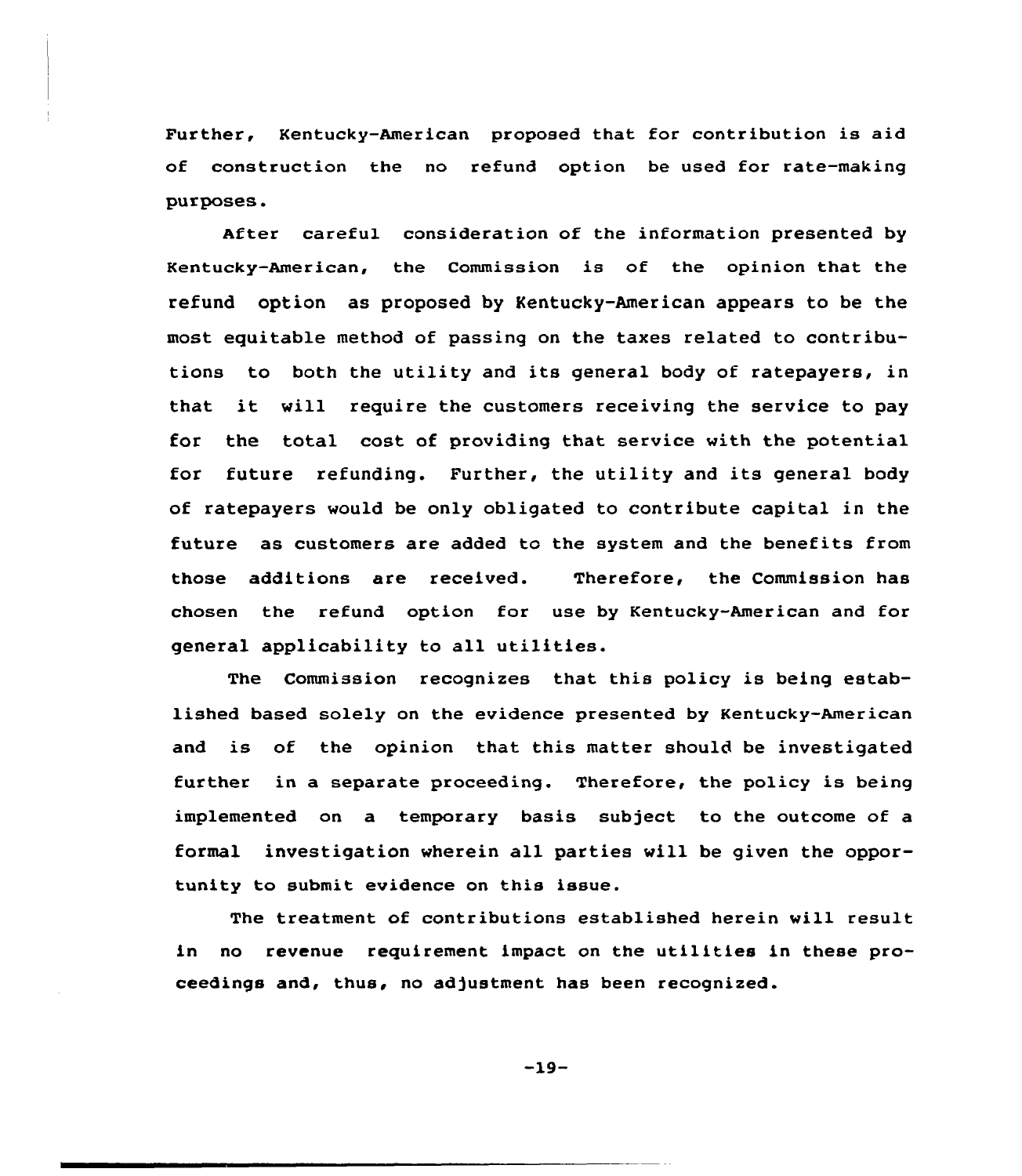#### Rate Design

In the order establishing this case, the Commission suggested that the reduction in revenue resulting from the Tax Reform Act could be spread to consumers by a uniform reduction to all KWH charges. ULH6P has filed rates designed to flow through the revenue requirement reduction resulting from the Tax Reform Act on a uniform KWH basis. This method is equitable and achieves the intent of the Commission to conform with the rate design approved in the last rate case.

ULH&P's reduction factor of \$.00063 per KWH was determined by dividing the revenue reduction of  $$1,279,527$  by KWH sales of 2,044,859,325.

#### Statutory Notice

The Commission has determined, as provided in KRS 278.180, that a notice period of less than 30 days is reasonable. The shorter notice period was required because the Tax Reform Act was passed by Congress in October 1986, with an effective date of January 1, 1987, which provided a relatively short time for the Commission to conduct investigatory proceedings and issue orders implementing rates effective July 2, 1987 to reflect the 40 percent tax rate in utility rates for 1987 under the procedure established herein.

#### **SUMMARY**

The Commission, after consideration of the evidence of record and being advised, is of the opinion and finds that:

 $-20-$ 

ستدارك الداريات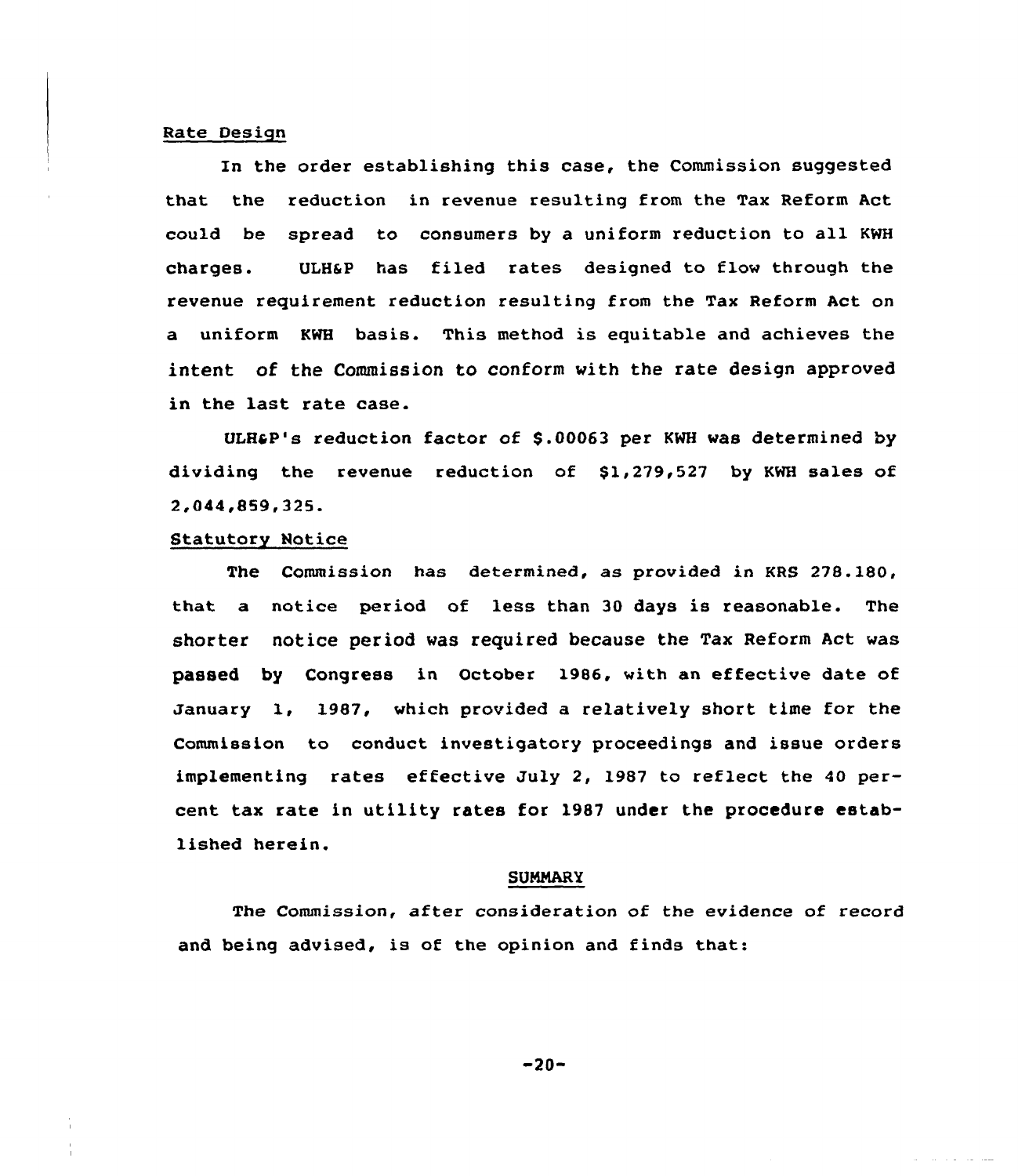1. The Tax Reform Act results in <sup>a</sup> substantial cost savings to ULHaP and said cost savings should be flowed through to ratepayers in an equitable manner.

2. The unique characteristics and primary considerations of this proceeding that require narrowing its scope are: (1) the cost change generated by the Tax Reform Act was clearly beyond the control of the utility; (2) the cost change generated by the Tax Reform Act affected all major privately owned utilities in <sup>a</sup> similar manner; (3) the cost change generated by the Tax Reform Act had a major impact on the cost of service of utilities; and, (4) the cost change generated by the Tax Reform Act became effective at a specified date which required expeditious action on the part of the Commission.

3. The implementation procedure detailed herein is an equitable method for determining the adjustment in revenues required to reflect the 40 percent Federal Income Tax Rate in the rates of utilities for the calendar year 1987.

4. The existing rates of ULHaP are unreasonable inasmuch as they reflect a federal income tax provision that is no longer in effect.

5. The adjustment to rates prescribed herein has no affect on the earnings of ULHSP after recognition of the cost savings resulting from the Tax Reform Act, and consequently said rate adjustment is fair, just, and reasonable.

IT IS THEREFORE ORDERED that:

l. The motion to strike the testimony of Mr. Kinioch is denied.

 $-21-$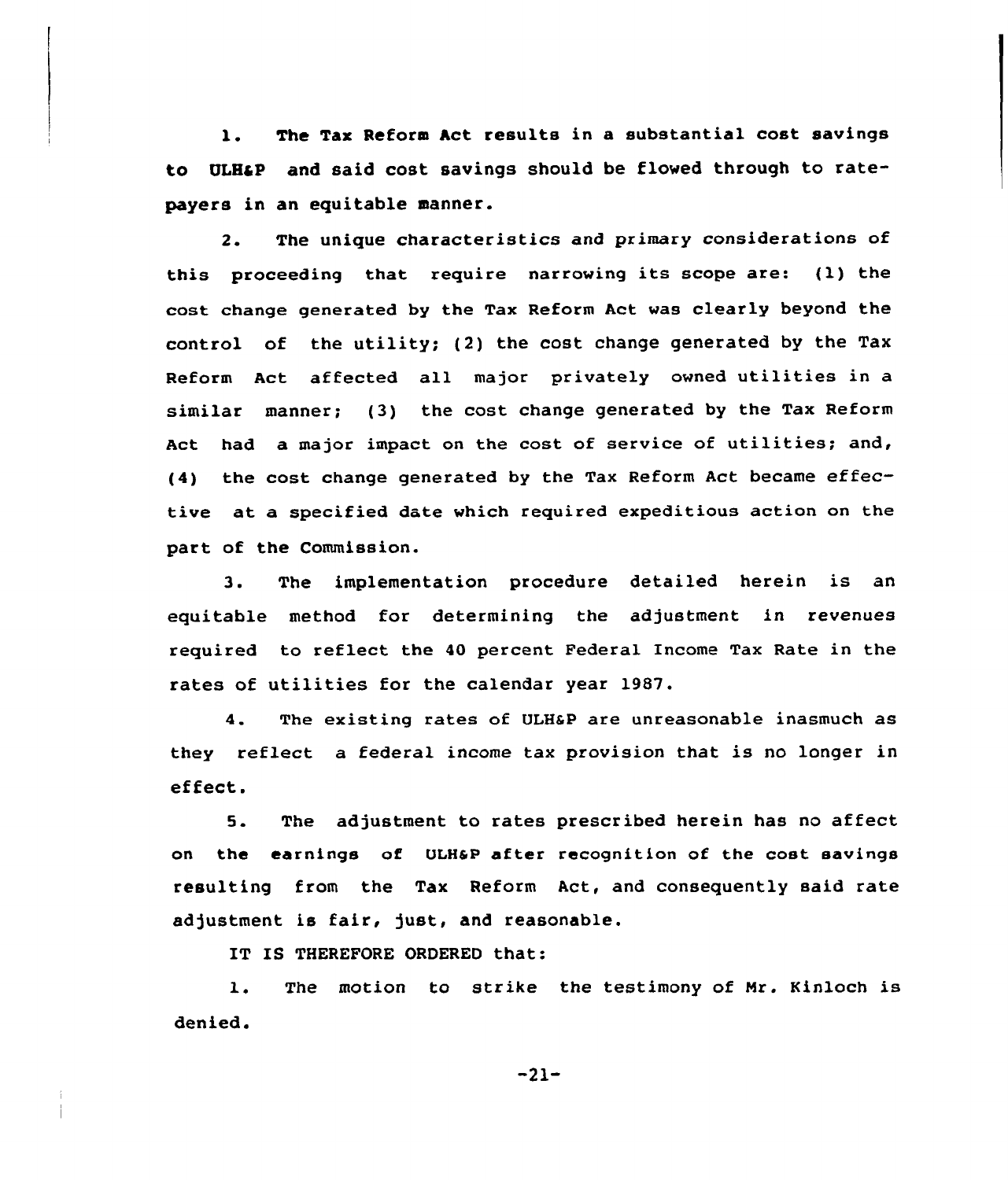2. All other motions not specifically addressed are denied.

3. The rates in Appendix <sup>A</sup> are the approved rates for service rendered on and after July 2, 1981.

4. Revised tariffs reflecting the rates set out in Appendix <sup>A</sup> shall be filed within 30 days from the date of this Order.

5. Revised tariffs reflecting the Commission's policy on the treatment of taxes associated with contributions in aid of construction shall be filed within 30 days from the date of this Order.

Done at Frankfort, Kentucky, this 11th day of June, 1987.

PUBLIC SERVICE COMMISSION

 $l$   $d$ . / Jen Chairman

Ville Commissione

ATTEST:

Executive Director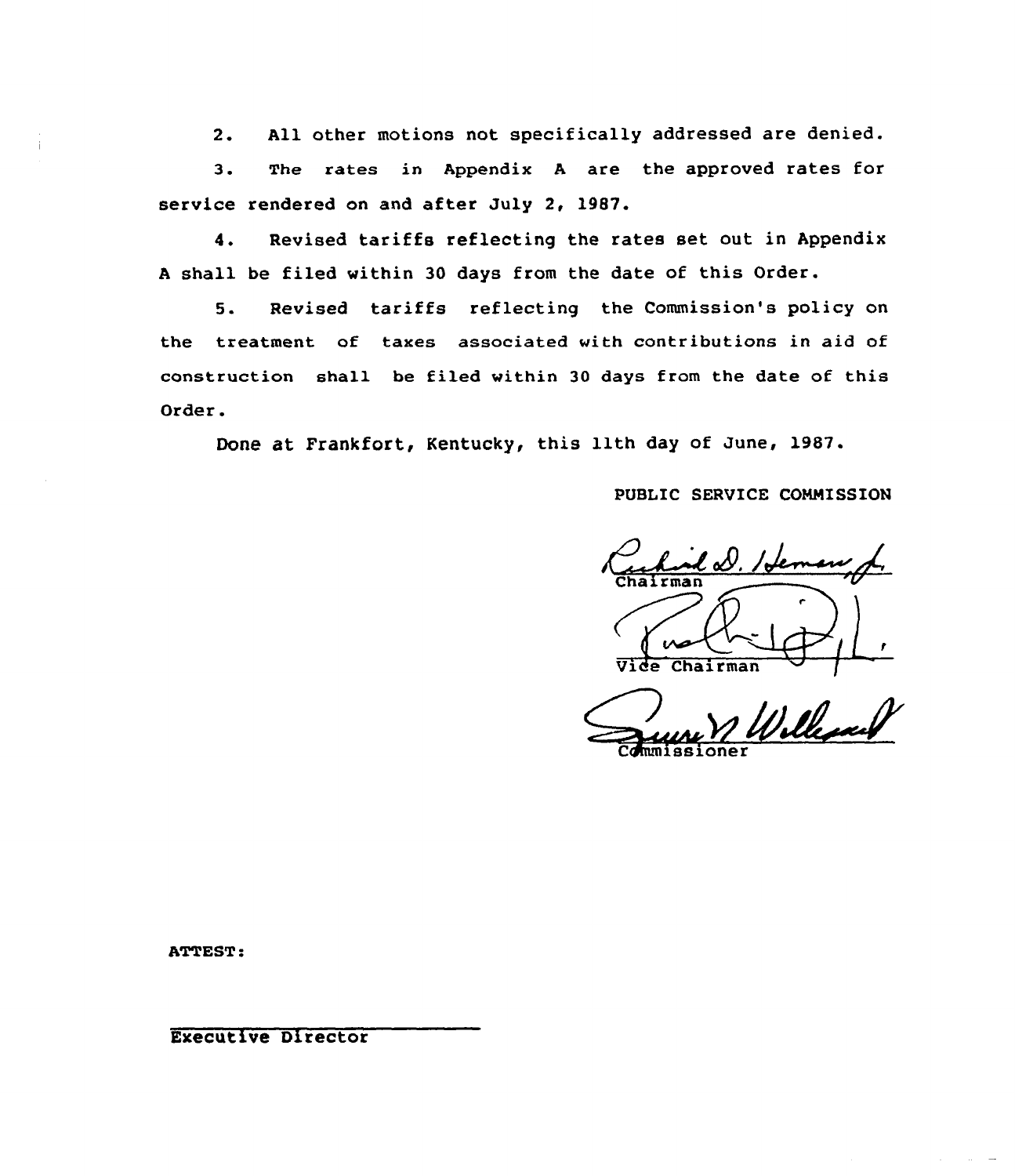#### APPENDIX <sup>A</sup>

# APPENDIX TO AN ORDER OF THE KENTUCKY PUBLIC SERVICE COMMISSION IN CASE NO. 9782 DATED June 11, 1987

The following rates and charges are prescribed for the customers in the area served by Union Light, Heat and Power company. All other rates and charges not specifically mentioned herein shall remain the same as those in effect under authority of this Commission prior to the effective date of this order.

# RATE RS {RESIDENTIAL SERVICE)

# Net Monthly Bill

Computed in accordance with the following charges:

|                                                 | Summer            | Winter            |
|-------------------------------------------------|-------------------|-------------------|
| Customer Charge per month                       | \$3.20            | \$3.20            |
| First 1,000 kilowatt hours                      | $5.881$ g per KWH | 5.881¢ per KWH    |
| All kilowatt hours over<br>1,000 kilowatt hours | 5.881¢ per KWH    | $4.393$ g per KWH |

# RATE DS {SERVICE AT DISTRIBUTION VOLTAGE)

# Net Monthlv Bill

 $\mathcal{L}^{\mathcal{L}}(\mathcal{L}^{\mathcal{L}}(\mathcal{L}^{\mathcal{L}}))$  , where

Computed in accordance with the following charges provided, however, that the maximum monthly rate, excluding the customer charge and the electric fuel component charges, shall not exceed 16.845 cents per kilowatt-hour (kilowatt of demand is abbreviated as KN and kilowatt-hours are abbreviated as KwH):

ستستعد والمتحدث والمتحدث

| Customer Charge Per Month:<br>Single Phase Service | \$5,00 |
|----------------------------------------------------|--------|
| Single and/or Three Phase Service                  | 10.00  |
| Primary Voltage Service (12.5 or                   |        |
| $34.5$ KV)                                         | 100.00 |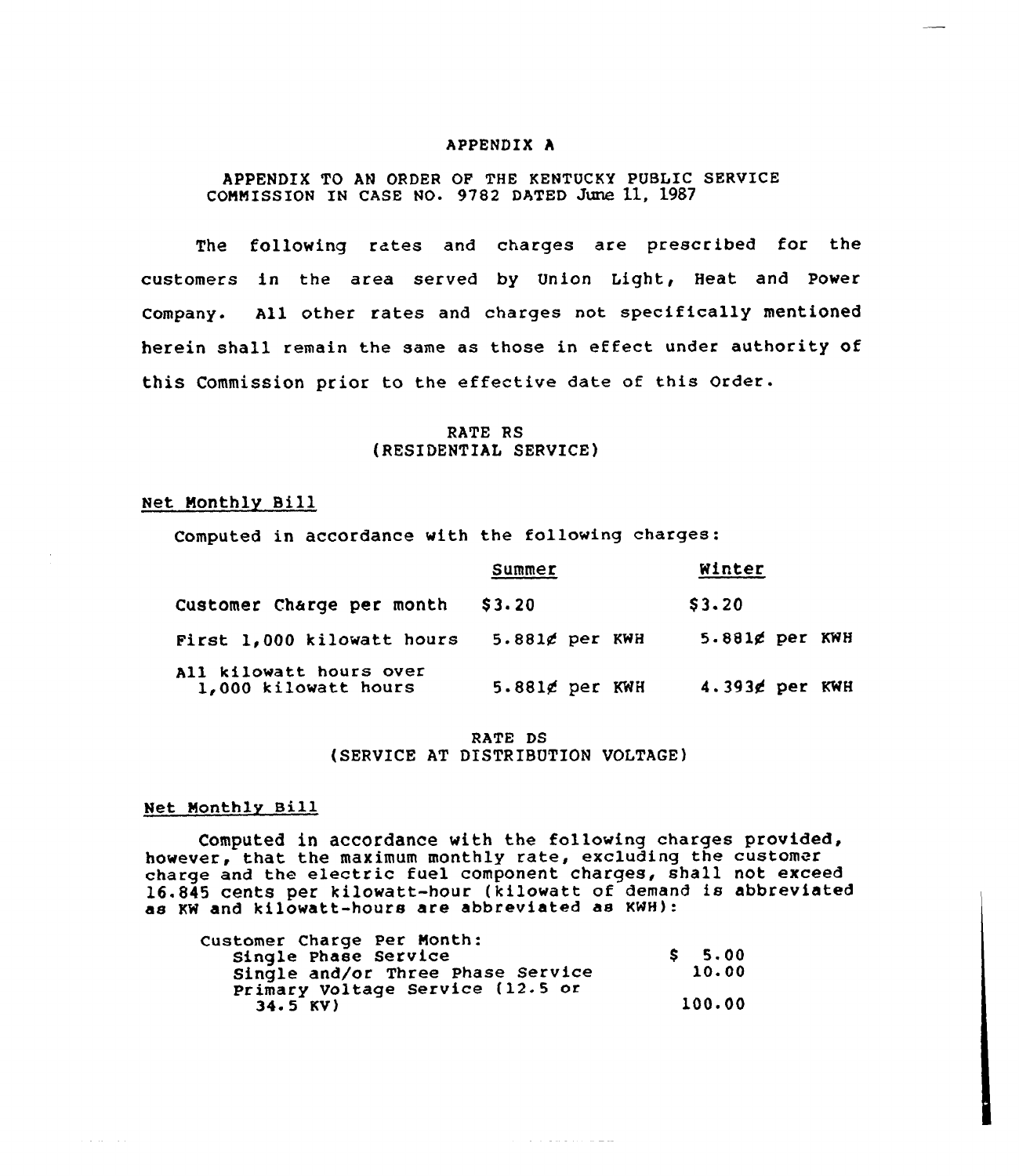| Demand Charge:<br>First 15 kilowatts<br>Additional kilowatts            | \$0.00~per~RN<br>6.14 per KW                            |
|-------------------------------------------------------------------------|---------------------------------------------------------|
| Energy Charge<br>First $6,000$ KWH<br>Next 300 KWH/KW<br>Additional KWH | $6.216$ g per KWE<br>3.678¢ per KWI<br>$3.097g$ per KWI |

RATE DT

(TIME-OF-DAY RATE FOR SERVICE AT DISTRIBUTION VOLTAGE)

#### Net Monthly Bill

Summer Winter

Energy Charge<br>All KWH

3.1086 per KWH 3.1086 per KWH

RATE EH (OPTIONAL RATE POR ELECTRIC SPACE HEATING}

Net Monthly Bill

Energy Charge: All Kilowatt-Hours 4.6466 per KWH

RATE SP (SEASONAL SPORTS SERVICE)

Net Monthly Bill

Computed in accordance with the following charges:

Customer Charge Per Month 85.00

Energy Charge All Kilowatt-Hours

7-6614 per KWH

RATE GS-PL (OPTIONAL UNMETERED GENERAL SERVICE RATE POR SMALL PIXED LOADS)

Net Monthly Sill

 $\sim$  and  $\sim$   $\sim$ 

6.1364 per kilowatt-hour of calculated energy use per month.

 $-2-$ 

 $\mathcal{L}(\mathbf{x})$  , where  $\mathcal{L}(\mathbf{x})$  is a set of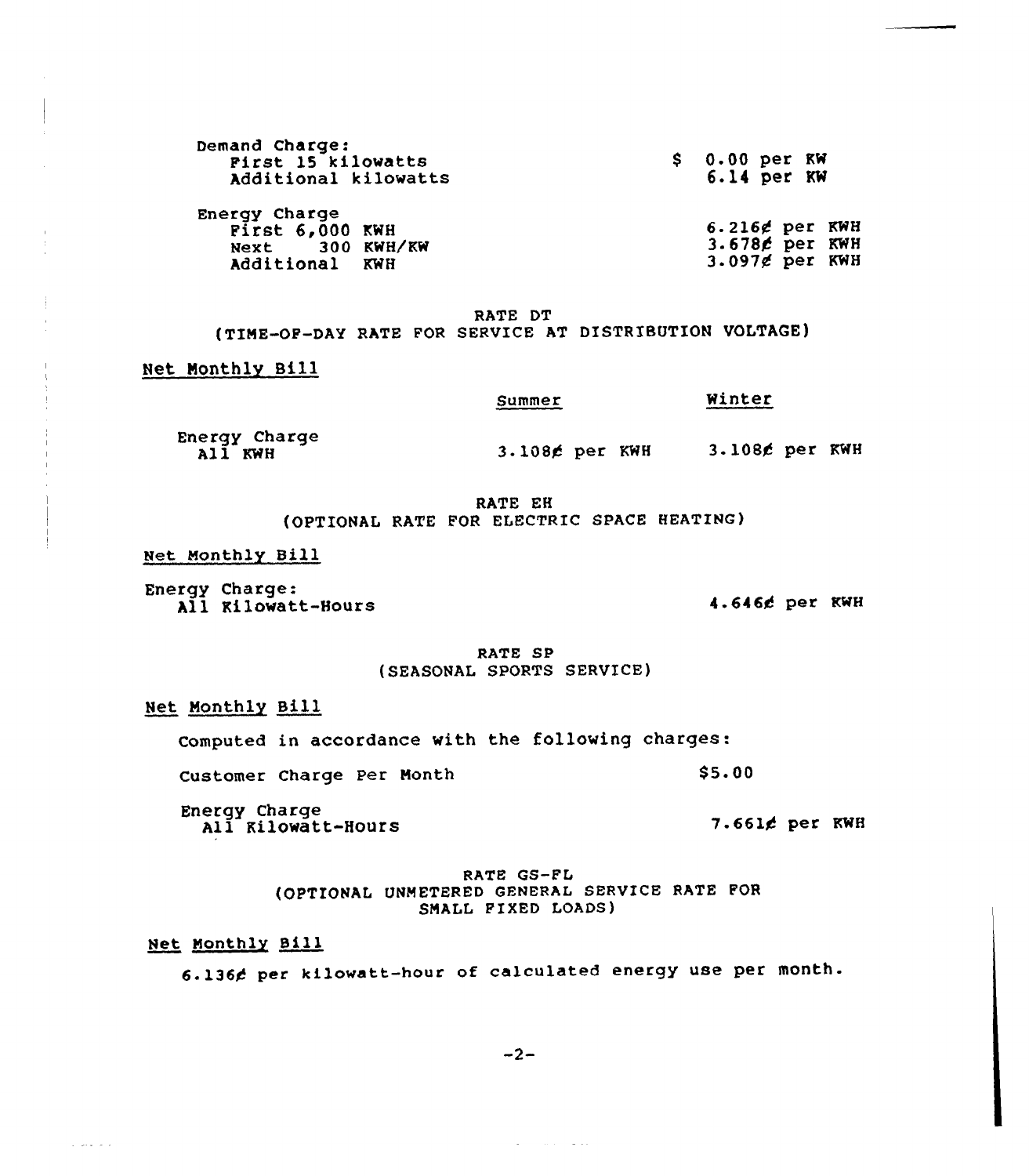#### RATE TS (SERVICE AT TRANSMISSION VOLTAGE)

#### Net Monthly Bill

Energy Charge<br>First 300 KWH/KVA Additional KWH

3.542¢ per KWH<br>3.223¢ per KWH

RATE TT (TINE-OF-DAY RATE FOR SERVICE AT TRANSNISSION VOLTAGE)

Net Nonthly Bill

#### Summer

Energy Charge All KWH

3.108£ per KWH

3.1088 per KWH

Winter

# RATE SL (STREET LIGHTING SERVICE)

# Net Monthly Bill

The following monthly charge for each lamp with luminaire controlled automatically, will be assessed

|                      |         | Rate/KWH           |                       |            |
|----------------------|---------|--------------------|-----------------------|------------|
|                      |         |                    | Additional Facilities |            |
|                      |         | Existing           | Wood                  | Embedded   |
| Description          | KW/Lum. | Facilities Pole(a) |                       | Steel Pole |
| Overhead Dist. Area: |         |                    |                       |            |
| Incandescent         |         |                    |                       |            |
| 1000 lumens<br>(b)   | .092    | 5.507 $E$          |                       |            |
| 2500 lumens<br>(b)   | .189    | $8.278$ g          |                       |            |
| Mercury Vapor        |         |                    |                       |            |
| 2500 lumens          | .109    | 13.4736            |                       |            |
| 7000 lumens          | .190    | 8.303 <sub>c</sub> | 13.304c               | $24.156$ £ |
| 10000<br>lumens      | .271    | 6.999g             | 10.855g               | $18.112$ g |
| 21000 lumens         | .425    | $5.584$ g          | 7.982C                |            |
| Sodium Vapor         |         |                    |                       |            |
| lumens<br>9500       | .117    | 15.3936            |                       |            |
| 22000<br>lumens      | .246    | 9.756              |                       |            |
| 50000<br>lumens      | .471    | $7.423$ g          | $9.720$ c             |            |
|                      |         |                    |                       |            |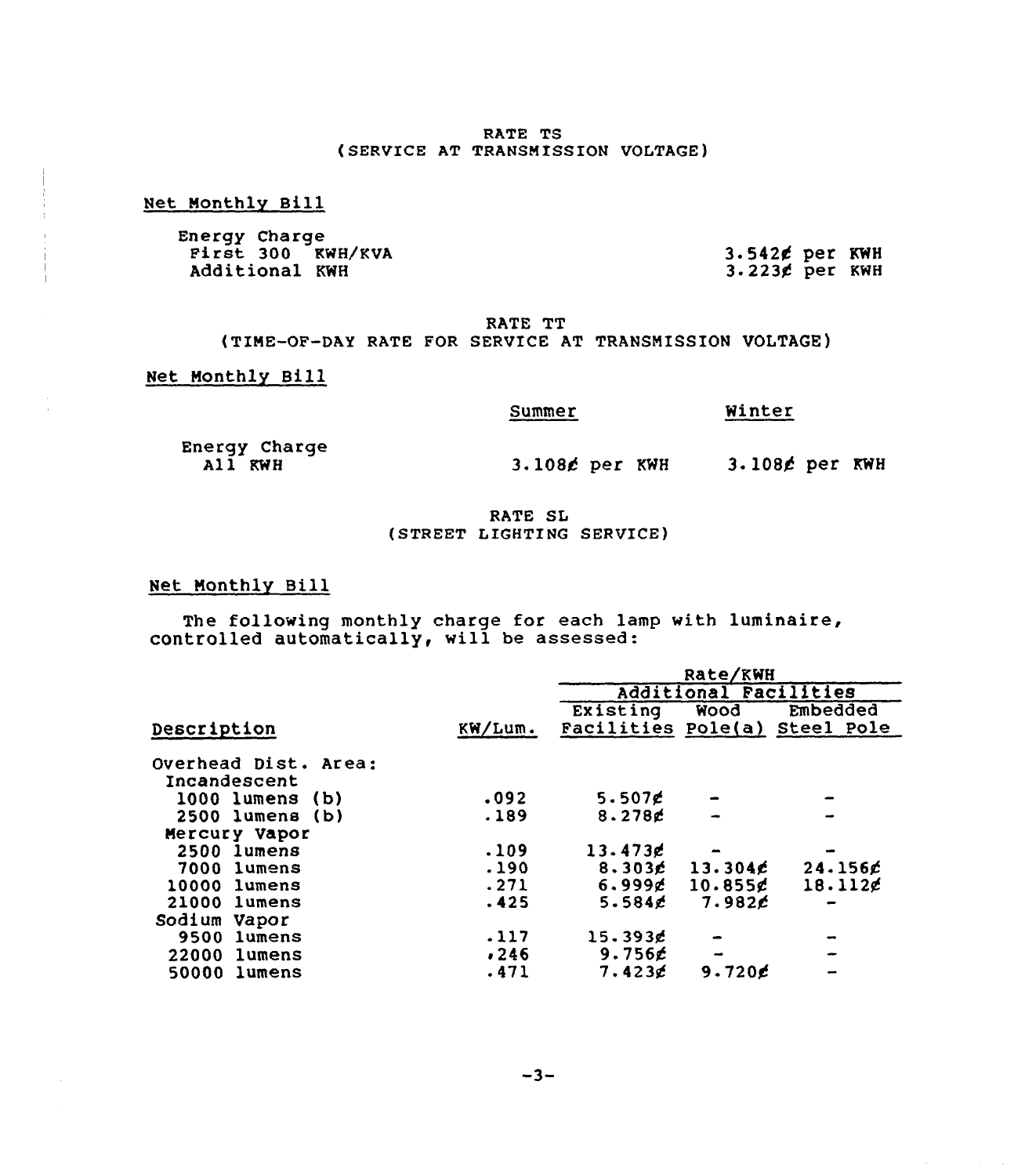|                                                                               |         |             |          | Rate/KWH Mounted On-Pole Type |             |                    |
|-------------------------------------------------------------------------------|---------|-------------|----------|-------------------------------|-------------|--------------------|
|                                                                               |         | 30'         | 28'      | 27' Steel                     | $27'$ Steel | Fac.               |
| Description                                                                   | KW/Lum. | <b>Nood</b> | Aluminum | 11 Gauge                      | 3 Gauge     | Chg. $(f)$         |
| Underground Dist.<br>Area –<br>Residential<br>(only):<br><b>Mercury Vapor</b> |         |             |          |                               |             |                    |
| 7000 lumens                                                                   | .210    | 12.682c     | 15.325E  | 26.275E                       | 26.166c     | 0.700E             |
| 10000 lumens                                                                  | .292    | 10.124      | 11.9036  | 19.843f                       | 19.528      | 0.478c             |
| 21000 lumens                                                                  | .460    | 7.490E      |          | 13.670¢                       | 13.580c     | 0.280 $\epsilon$   |
| Sodium Vapor<br>50000 lumens (c)                                              | .471    | 9.683c      |          |                               |             | 0.239 <sub>E</sub> |
| Decorative-Mercury<br>Vapor, 7000 lumens                                      |         |             |          |                               |             |                    |
| Town & Country (d)                                                            | .208    | $13.370$ c  |          | $\frac{1}{2}$                 |             | 0.657 <sub>0</sub> |
| Holophane (e)                                                                 | .210    | 14.163c     |          |                               |             | 0.657 <sub>E</sub> |

Customer Owned, Company Maintained Fixtures

| Description     | KW/Fix. | Conventional Fixture<br>Pixture(b) | Fixture Charges $(f/KWH)(a)$<br>Wood $Pole(c)$ | Decorative<br>Fixture |
|-----------------|---------|------------------------------------|------------------------------------------------|-----------------------|
| Mercury Vapor   |         |                                    |                                                |                       |
| $7,000$ Lumens  | .190(d) | 5.031                              | 10.795                                         | 5.795                 |
| 10,000 Lumens   | .271    | 4.505                              | 8.599                                          |                       |
| 21,000 Lumens   | .425    | 3.948                              | 6.559                                          |                       |
| Sodium Vapor    |         |                                    |                                                |                       |
| $9.500$ Lumens  | .117(e) | 7.388                              | 16.871                                         | 9.163                 |
| 22,000 Lumens   | .246    | 5.068                              | 9.519                                          |                       |
| $50,000$ Lumens | .471    | 4.079                              | 6.802                                          |                       |

Customer Owned and Maintained Units

The rate for energy used for this type street lighting will be 2.7644 per kilowatt-hour.

# RATE TL (TRAPPIC LIGHTING SERVICE)

# Net Monthly sill

Computed in accordance with the following charges:

(1) Where the Company supplies energy only, all kilowatt-hours shall be billed at 2.85 cents per kilowatt-hour; or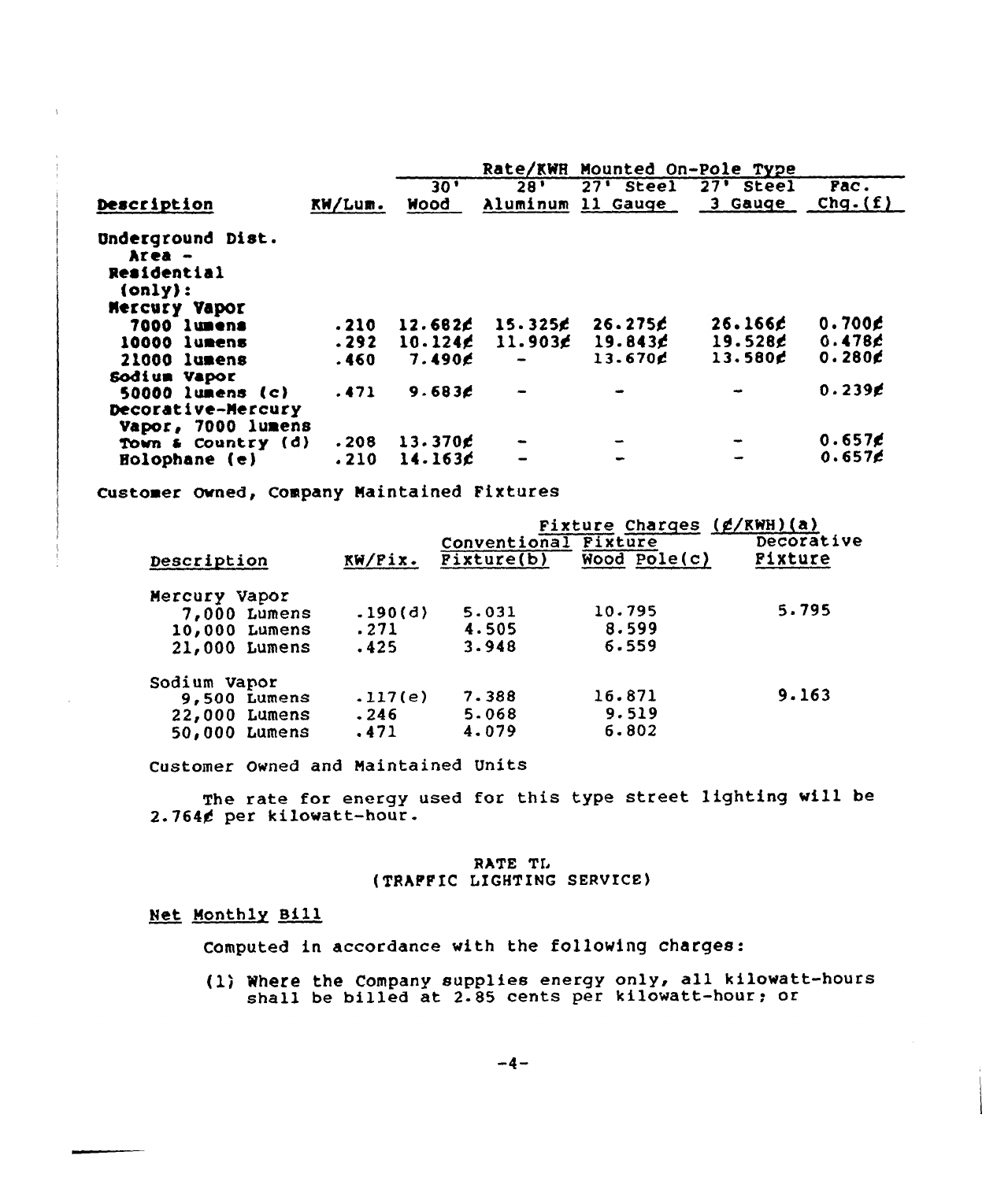(2) Where the Company supplies energy and has agreed to provide limited maintenance for traffic signal equipment, all kilowatt-hours shall be billed at 4.456 cents per kilowatt-hour.

# RATE POL (PRIVATE OUTDOOR LIGHTING SERVICE)

# Net Monthly Bill

|                                                                | KW/Fixture | Rate/KWH         |
|----------------------------------------------------------------|------------|------------------|
| 7,000 Lumen Mercury,<br>Open Refractor<br>7,000 Lumen Mercury, | 0.208      | 9.360 $E$        |
| Enclosed Refractor                                             | 0.190      | $12.826$ g       |
| 10,000 Lumen Mercury,<br>Enclosed Refractor                    | 0.271      | $10.520$ g       |
| 21,000 Lumen Mercury<br>Enclosed Refractor                     | 0.425      | 8.602 $\epsilon$ |

Additional facilities, if needed, will be billed at the time of installation.

The following monthly charges, for existing facilities, will be assessed but this fixture will not be offered to any new customer after May 15, 1973:

|                                            | KW/Fixture | Rate/KWH |
|--------------------------------------------|------------|----------|
| 2,500 Lumen Mercury,<br>Open Refractor     | 0.109      | 15.692c  |
| 2,500 Lumen Mercury,<br>Enclosed Refractor | 0.109      | 21.477g  |

RATE URD (UNDERGROUND STREET LIGHTING)

# Net Nonthly Bill

|                      |                      | KW/Fixture | Rate/KWH            |
|----------------------|----------------------|------------|---------------------|
| 7,000 Lumen Mercury, | Mounted on a 17-foot |            |                     |
| Plastic Pole         |                      | 0.208      | 15.605 <sub>0</sub> |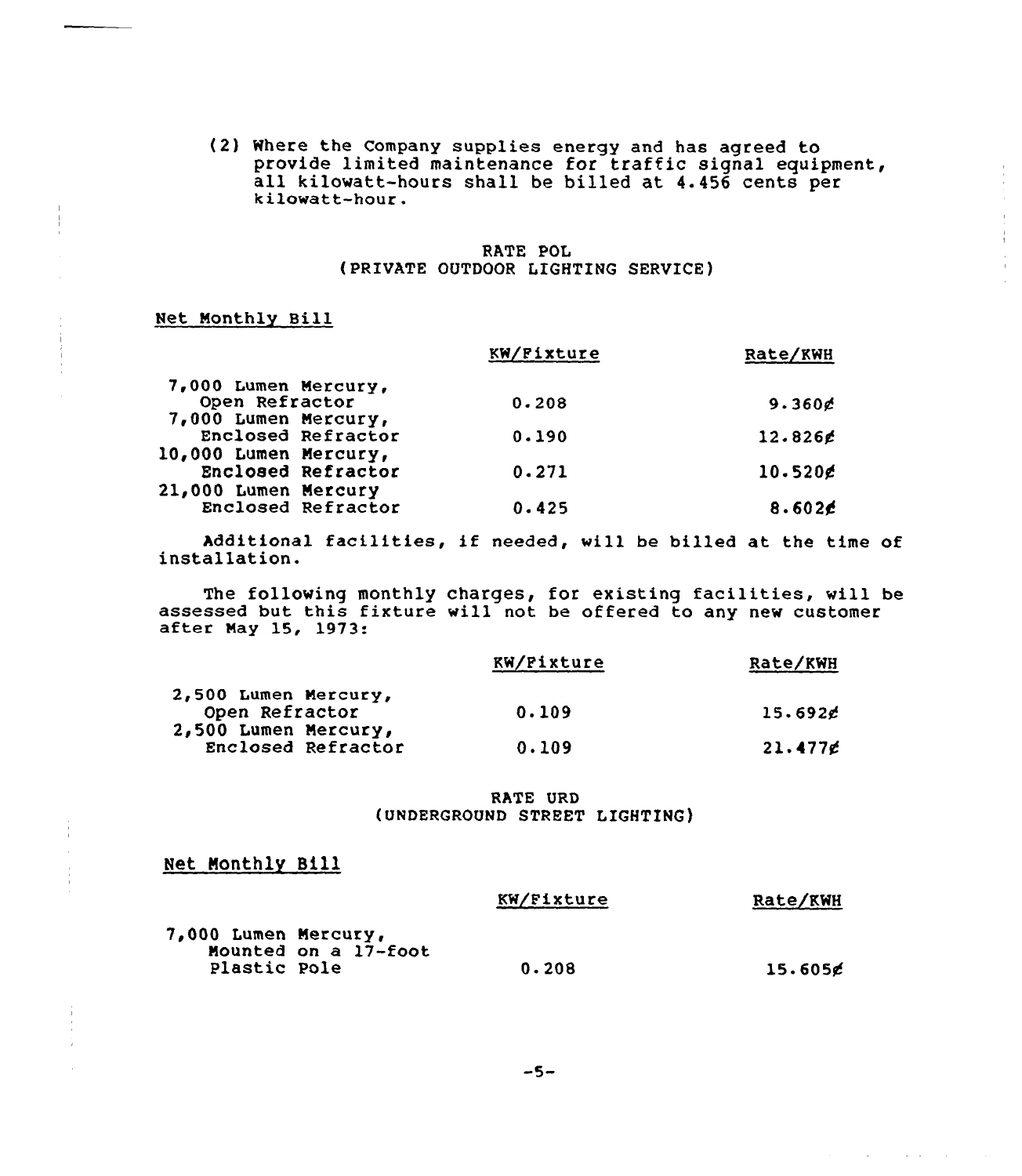| 7,000 Lumen Mercury, |       |         |
|----------------------|-------|---------|
| Mounted on a 17-foot |       |         |
| Wood Laminated Pole  | 0.208 | 15.605c |
| 7,000 Lumen Mercury, |       |         |
| Mounted on a 30-foot |       |         |
| Wood Pole            | 0.208 | 14.446c |
|                      |       |         |

# RATE FL (FLOOD LIGHTING)

Net Monthly Bill

|                                             | KW/Fixture | Rate/KWH           |
|---------------------------------------------|------------|--------------------|
| 21,000 Lumen Mercury                        | 0.460      | 8.046 <sub>2</sub> |
| 52,000 Lumen Mercury<br>(35-foot wood pole) | 1.102      | $5.770$ g          |
| 52,000 Lumen Mercury<br>(50-foot wood pole) | 1.102      | 6.483E             |
| 50,000 Lumen High<br>Pressure Sodium        | 0.476      | 9.207 <sub>g</sub> |

RATE OL (OUTDOOR LIGHTING SERVICE)

# Net Monthly Bill

| Lighting Served With Overhead    |            |             |
|----------------------------------|------------|-------------|
| <b>Facilities (OH)</b>           | KW/Fixture | Rate/KWH    |
| 9,500 Lumen High Pressure        |            |             |
| Sodium-Enclosed                  | 0.117      | $18.744$ g  |
| 9,500 Lumen High Pressure        |            |             |
| Sodium-Open                      | 0.117      | 14.4336     |
| 22,000 Lumen High Pressure       |            |             |
| Sodium-Enclosed                  | 0.246      | 11.386g     |
| 50,000 Lumen High Pressure       |            |             |
| Sodium-Enclosed                  | 0.471      | $6 - 859$ g |
|                                  | KW/Fixture | Rate/KWH    |
| Lighting Served With Underground |            |             |
| <b>Pacilities (URD)</b>          |            |             |
| 9,500 Lumen High Pressure        |            |             |
| Sodium-Enclosed                  | 0.117      | 18.744c     |
| 9,500 Lumen High Pressure        |            |             |
| Sodium-Open                      | 0.117      | 14.436c     |
| 9,500 Lumen High Pressure        |            |             |
| Sodium-TC $100 R$                | 0.146      | 17.261c     |
| 22,000 Lumen High Pressure       |            |             |
| Sodium-Enclosed                  | 0.246      | 11.386c     |

الوارد والمحاربي والمسام والقريط السلمان فلقطاط